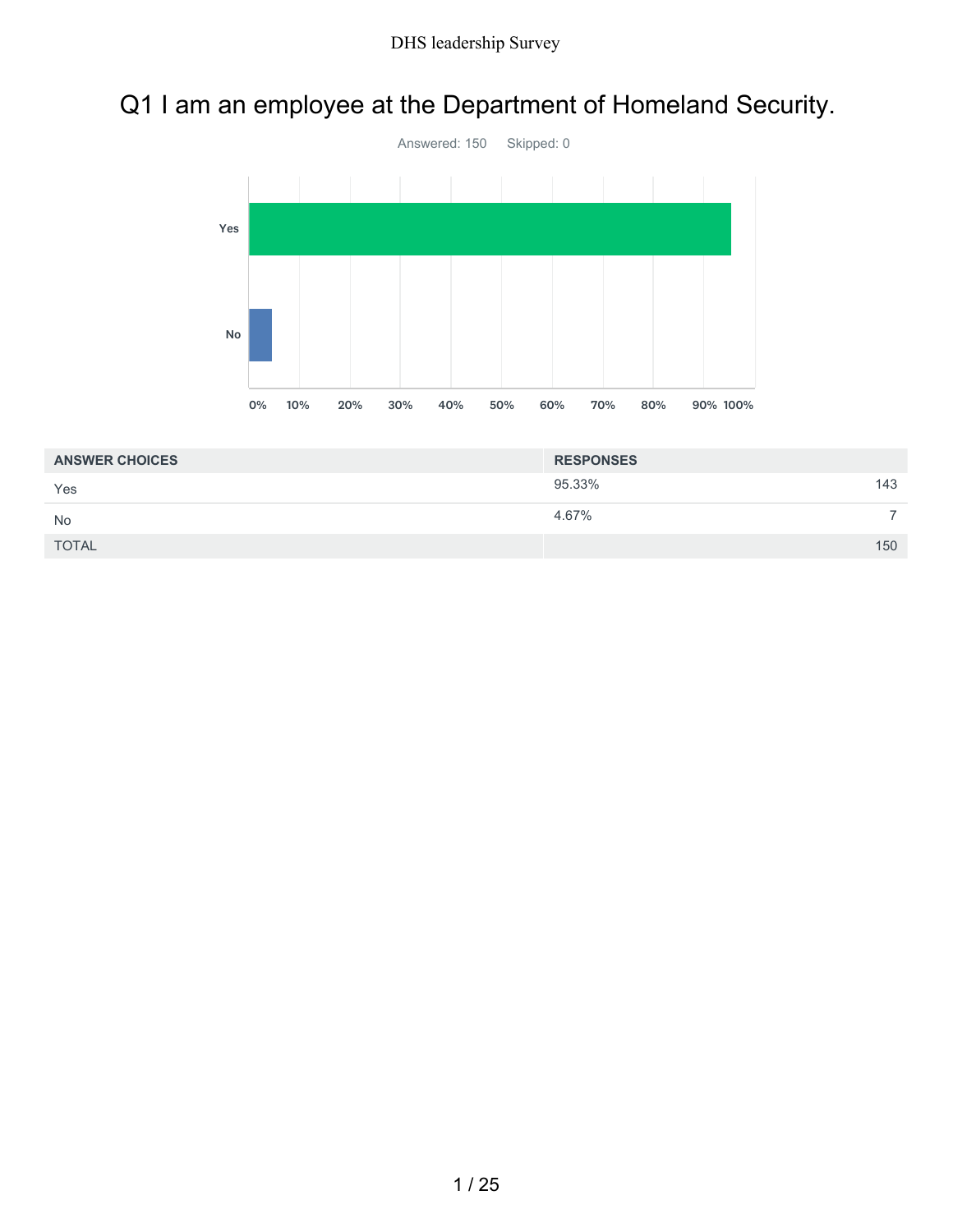# Q2 What part of DHS do you work for? (headquarters, component, etc.)

Answered: 134 Skipped: 16

| #              | <b>RESPONSES</b>                          | <b>DATE</b>        |
|----------------|-------------------------------------------|--------------------|
| $\mathbf{1}$   | <b>TSA</b>                                | 4/22/2019 10:42 AM |
| 2              | uscis                                     | 4/22/2019 10:25 AM |
| 3              | component                                 | 4/22/2019 9:21 AM  |
| 4              | <b>USCG</b>                               | 4/22/2019 8:03 AM  |
| 5              | component                                 | 4/22/2019 7:19 AM  |
| 6              | <b>TSA</b>                                | 4/21/2019 10:40 PM |
| $\overline{7}$ | <b>FEMA</b>                               | 4/20/2019 12:46 PM |
| 8              | Headquarters                              | 4/19/2019 7:34 PM  |
| 9              | <b>FEMA</b>                               | 4/19/2019 7:18 PM  |
| 10             | component                                 | 4/19/2019 4:30 PM  |
| 11             | <b>FLETC</b>                              | 4/19/2019 10:00 AM |
| 12             | HQ                                        | 4/19/2019 9:50 AM  |
| 13             | <b>FEMA</b>                               | 4/19/2019 9:47 AM  |
| 14             | Component - TSA                           | 4/19/2019 8:20 AM  |
| 15             | <b>CISA/OCHCO</b>                         | 4/19/2019 8:08 AM  |
| 16             | NCC                                       | 4/19/2019 7:18 AM  |
| 17             | Component                                 | 4/19/2019 6:39 AM  |
| 18             | Headquarters                              | 4/19/2019 6:26 AM  |
| 19             | Hq                                        | 4/18/2019 10:57 PM |
| 20             | Component, FEMA                           | 4/18/2019 10:11 PM |
| 21             | <b>TSA</b>                                | 4/18/2019 7:41 PM  |
| 22             | <b>FEMA</b>                               | 4/18/2019 6:50 PM  |
| 23             | <b>USCIS Service Center</b>               | 4/18/2019 6:11 PM  |
| 24             | OIG                                       | 4/18/2019 4:59 PM  |
| 25             | <b>FEMA</b>                               | 4/18/2019 4:38 PM  |
| 26             | <b>USCIS</b>                              | 4/18/2019 4:23 PM  |
| 27             | Component                                 | 4/18/2019 4:20 PM  |
| 28             | <b>FEMA</b>                               | 4/18/2019 4:16 PM  |
| 29             | Office of Inspector General               | 4/18/2019 3:53 PM  |
| 30             | <b>CISA</b>                               | 4/18/2019 3:51 PM  |
| 31             | headquarters                              | 4/18/2019 3:47 PM  |
| 32             | <b>TSA Academy</b>                        | 4/18/2019 3:44 PM  |
| 33             | u.s. customs and border protection        | 4/18/2019 3:30 PM  |
| 34             | U. S. Immigration and Customs Enforcement | 4/18/2019 3:29 PM  |
| 35             | Headquarters                              | 4/18/2019 3:23 PM  |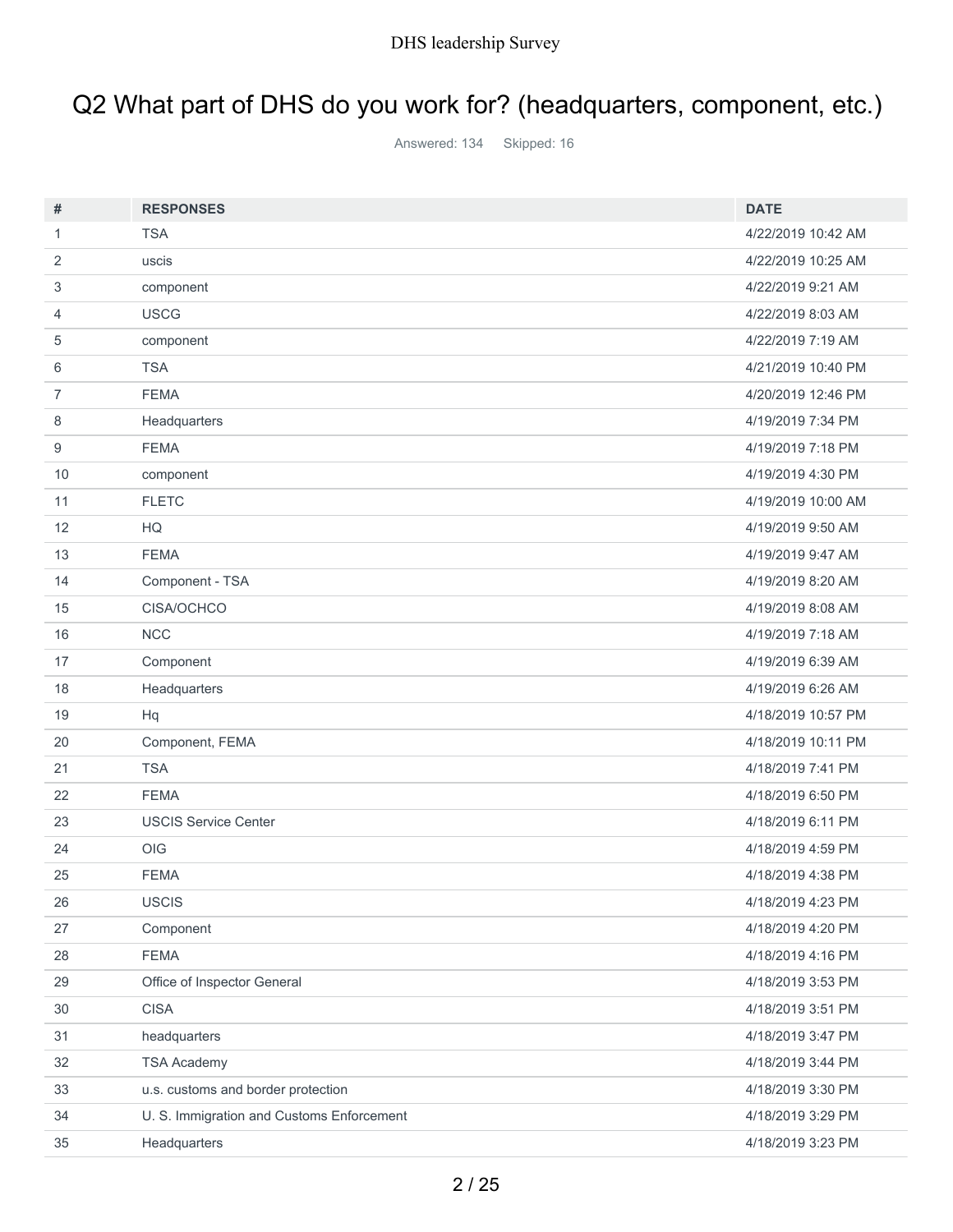| 36 | cbp                     | 4/18/2019 3:23 PM  |
|----|-------------------------|--------------------|
| 37 | <b>District</b>         | 4/18/2019 3:01 PM  |
| 38 | <b>FEMA</b>             | 4/18/2019 2:59 PM  |
| 39 | Headquarters            | 4/18/2019 2:55 PM  |
| 40 | <b>HSI</b>              | 4/18/2019 2:52 PM  |
| 41 | fema                    | 4/18/2019 2:35 PM  |
| 42 | <b>TSA</b>              | 4/18/2019 2:34 PM  |
| 43 | HQ                      | 4/18/2019 2:29 PM  |
| 44 | <b>CBP</b>              | 4/18/2019 2:26 PM  |
| 45 | Component               | 4/18/2019 2:25 PM  |
| 46 | HQ                      | 4/18/2019 2:23 PM  |
| 47 | Component               | 4/18/2019 2:23 PM  |
| 48 | Headquarters            | 4/18/2019 2:23 PM  |
| 49 | <b>CBP</b>              | 4/18/2019 2:23 PM  |
| 50 | USCIS / SCOPS           | 4/18/2019 2:18 PM  |
| 51 | <b>TSA</b>              | 4/18/2019 2:14 PM  |
| 52 | <b>CBP</b>              | 4/18/2019 2:14 PM  |
| 53 | component               | 4/18/2019 2:11 PM  |
| 54 | <b>TSA</b>              | 4/18/2019 2:10 PM  |
| 55 | <b>CBP</b>              | 4/18/2019 2:10 PM  |
| 56 | Component               | 4/18/2019 2:07 PM  |
| 57 | Border Patrol Sector HQ | 4/18/2019 2:05 PM  |
| 58 | Component               | 4/18/2019 12:46 PM |
| 59 | component               | 4/18/2019 7:32 AM  |
| 60 | <b>TSA</b>              | 4/18/2019 7:22 AM  |
| 61 | Headquarters            | 4/17/2019 2:01 PM  |
| 62 | <b>CBP</b>              | 4/17/2019 1:39 PM  |
| 63 | CBP                     | 4/17/2019 1:20 PM  |
| 64 | Service Center          | 4/17/2019 1:00 PM  |
| 65 | Component               | 4/17/2019 11:17 AM |
| 66 | Headquarters            | 4/17/2019 9:12 AM  |
| 67 | Component--TSA          | 4/17/2019 8:51 AM  |
| 68 | HQ                      | 4/17/2019 8:22 AM  |
| 69 | <b>CISA</b>             | 4/17/2019 8:04 AM  |
| 70 | $\mathsf{IG}$           | 4/17/2019 7:42 AM  |
| 71 | Component               | 4/17/2019 7:41 AM  |
| 72 | <b>FEMA</b>             | 4/17/2019 7:28 AM  |
| 73 | <b>FEMA</b>             | 4/17/2019 7:24 AM  |
| 74 | <b>FEMA</b>             | 4/17/2019 7:01 AM  |
| 75 | <b>TSA</b>              | 4/17/2019 6:40 AM  |
|    |                         |                    |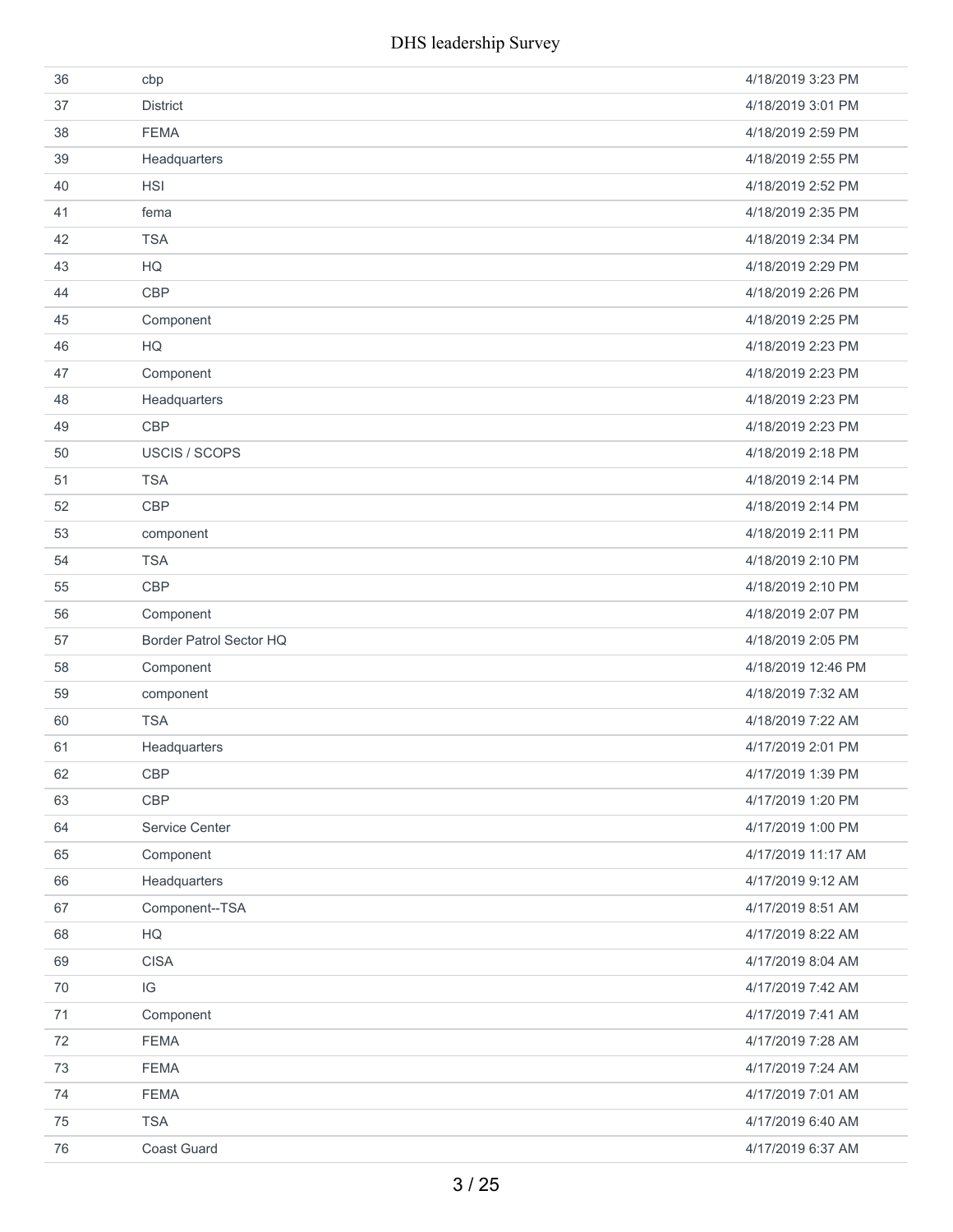| 77  | DHS HQ                               | 4/17/2019 5:57 AM  |
|-----|--------------------------------------|--------------------|
| 78  | <b>CBP</b>                           | 4/17/2019 1:28 AM  |
| 79  | <b>CBP</b>                           | 4/16/2019 10:56 PM |
| 80  | Component                            | 4/16/2019 10:20 PM |
| 81  | <b>Uscis</b>                         | 4/16/2019 9:37 PM  |
| 82  | <b>OBIM</b>                          | 4/16/2019 9:07 PM  |
| 83  | Regional Office                      | 4/16/2019 9:06 PM  |
| 84  | Headquarters                         | 4/16/2019 9:04 PM  |
| 85  | Component                            | 4/16/2019 6:18 PM  |
| 86  | <b>Customs Border Protection</b>     | 4/16/2019 6:15 PM  |
| 87  | <b>CBP</b>                           | 4/16/2019 5:47 PM  |
| 88  | <b>FEMA</b>                          | 4/16/2019 5:40 PM  |
| 89  | ICE                                  | 4/16/2019 5:25 PM  |
| 90  | <b>SCOPS</b>                         | 4/16/2019 5:16 PM  |
| 91  | U.S. Customs and Border Protection   | 4/16/2019 5:01 PM  |
| 92  | FPS HQ                               | 4/16/2019 4:57 PM  |
| 93  | <b>TSA</b>                           | 4/16/2019 4:49 PM  |
| 94  | component                            | 4/16/2019 4:45 PM  |
| 95  | <b>ICE</b>                           | 4/16/2019 4:44 PM  |
| 96  | Component                            | 4/16/2019 4:31 PM  |
| 97  | US secret service                    | 4/16/2019 4:29 PM  |
| 98  | <b>FEMA</b>                          | 4/16/2019 4:29 PM  |
| 99  | <b>FEMA</b>                          | 4/16/2019 4:28 PM  |
| 100 | <b>IRIS</b>                          | 4/16/2019 4:27 PM  |
| 101 | HQ                                   | 4/16/2019 4:21 PM  |
| 102 | fema reservist                       | 4/16/2019 4:19 PM  |
| 103 | Cg                                   | 4/16/2019 4:19 PM  |
| 104 | <b>USCIS Field Office</b>            | 4/16/2019 4:19 PM  |
| 105 | TSA - Airport                        | 4/16/2019 4:17 PM  |
| 106 | HG                                   | 4/16/2019 4:13 PM  |
| 107 | HQ                                   | 4/16/2019 4:11 PM  |
| 108 | HG                                   | 4/16/2019 4:08 PM  |
| 109 | <b>TSA</b>                           | 4/16/2019 4:02 PM  |
| 110 | <b>USCG</b>                          | 4/16/2019 4:01 PM  |
| 111 | component                            | 4/16/2019 4:01 PM  |
| 112 | Component                            | 4/16/2019 4:01 PM  |
| 113 | <b>Customs and Border Protection</b> | 4/16/2019 4:00 PM  |
| 114 | Headquarters                         | 4/16/2019 3:58 PM  |
| 115 | <b>CISA</b>                          | 4/16/2019 3:57 PM  |
| 116 | OIG                                  | 4/16/2019 3:55 PM  |
| 117 | component                            | 4/16/2019 3:53 PM  |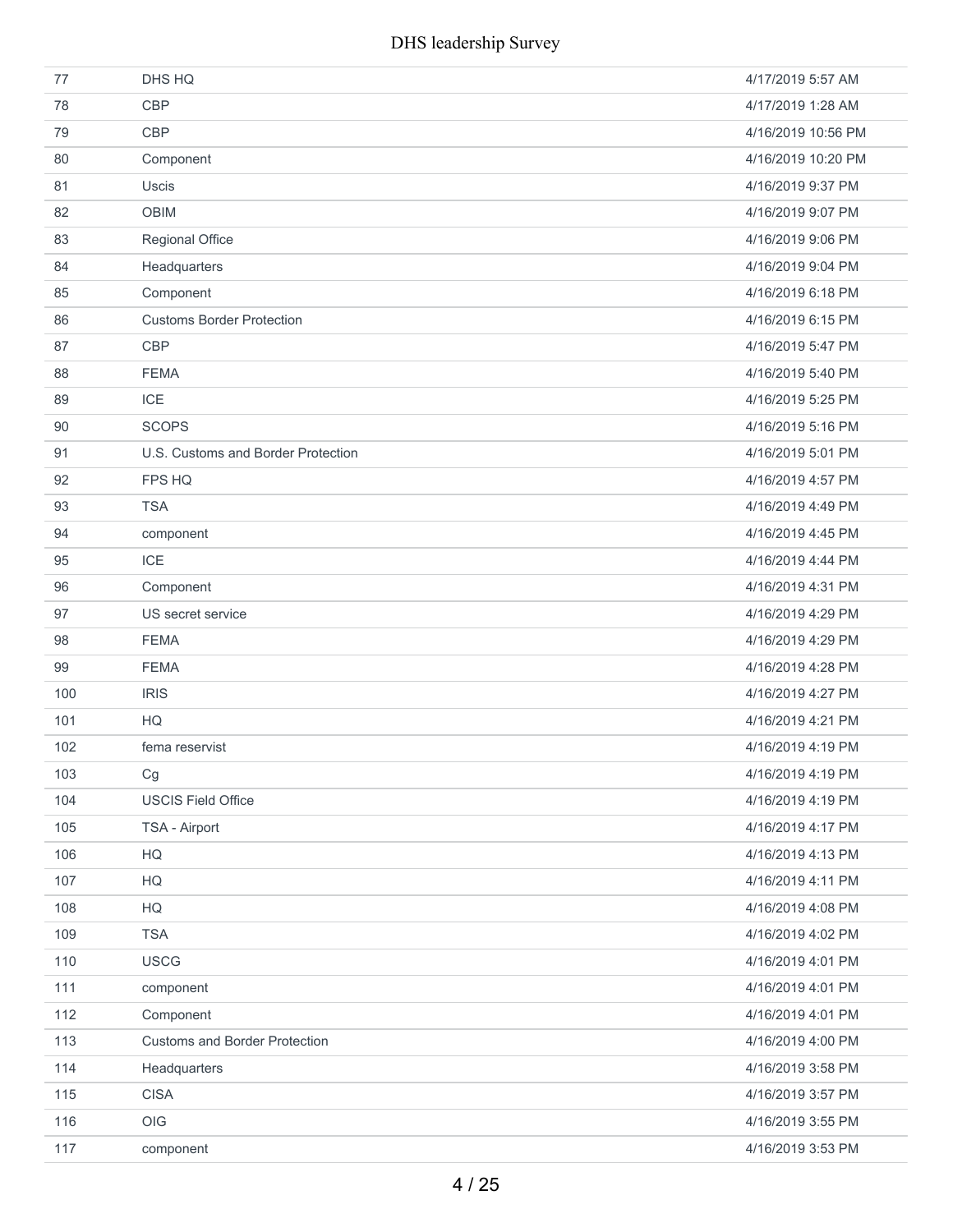| 118 | <b>FEMA</b>                            | 4/16/2019 3:51 PM |
|-----|----------------------------------------|-------------------|
| 119 | Component                              | 4/16/2019 3:51 PM |
| 120 | HQ                                     | 4/16/2019 3:46 PM |
| 121 | tsa                                    | 4/16/2019 3:46 PM |
| 122 | US Immigration and Customs Enforcement | 4/16/2019 3:45 PM |
| 123 | Office of Inspector General            | 4/16/2019 3:45 PM |
| 124 | <b>FEMA</b>                            | 4/16/2019 3:45 PM |
| 125 | <b>ICE</b>                             | 4/16/2019 3:45 PM |
| 126 | component                              | 4/16/2019 3:45 PM |
| 127 | Component                              | 4/16/2019 3:44 PM |
| 128 | CBP                                    | 4/16/2019 3:44 PM |
| 129 | Component                              | 4/16/2019 3:43 PM |
| 130 | component                              | 4/16/2019 3:43 PM |
| 131 | <b>USCIS</b>                           | 4/16/2019 3:43 PM |
| 132 | <b>FEMA</b>                            | 4/16/2019 3:43 PM |
| 133 | <b>FEMA</b>                            | 4/16/2019 3:43 PM |
| 134 | Component                              | 4/16/2019 3:42 PM |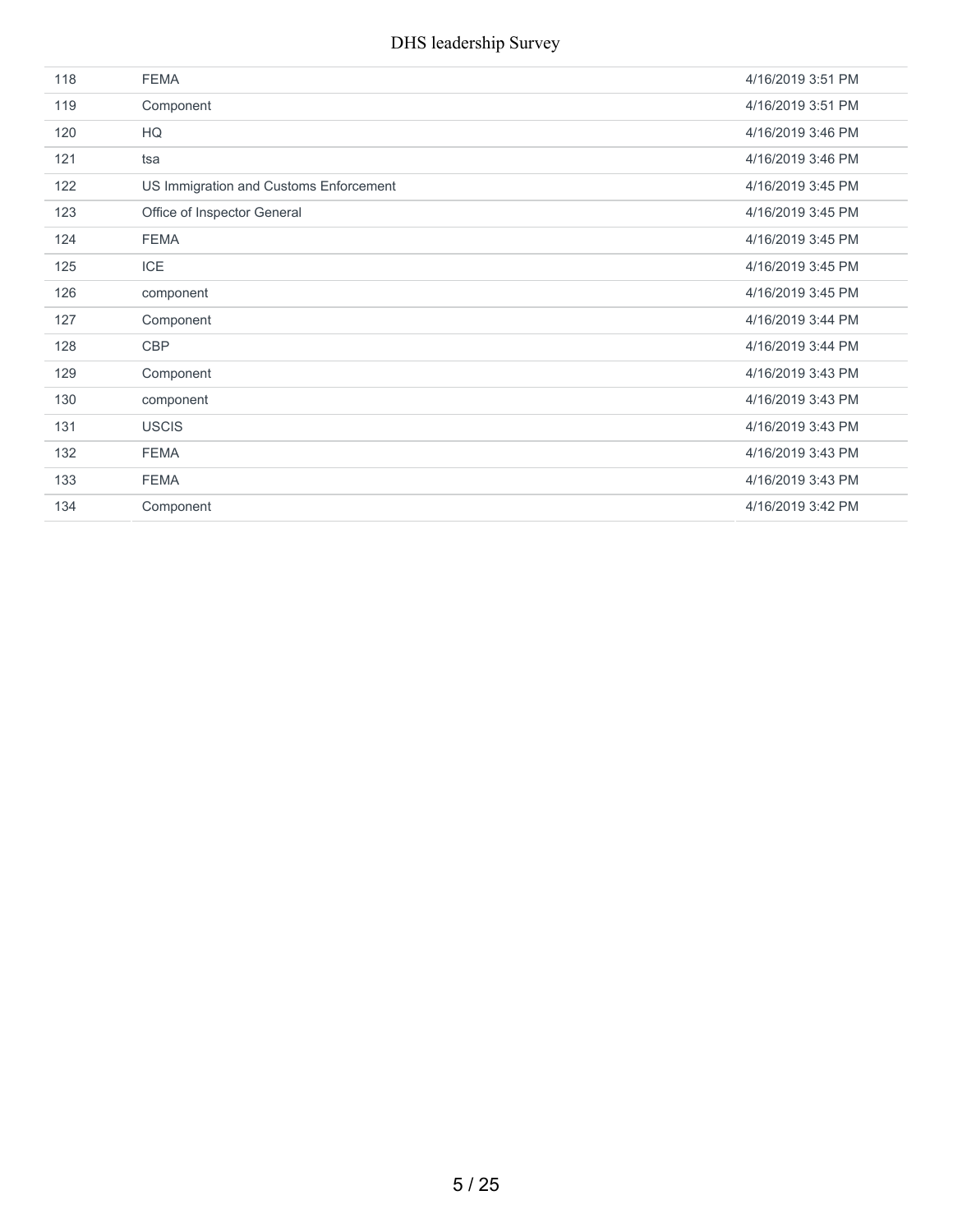

|                       | 0% | 10% | 20% | 30% | 40% | 50% | 60%    | 70%              | 80% | 90% 100% |  |     |
|-----------------------|----|-----|-----|-----|-----|-----|--------|------------------|-----|----------|--|-----|
| <b>ANSWER CHOICES</b> |    |     |     |     |     |     |        | <b>RESPONSES</b> |     |          |  |     |
| Less than 1 year      |    |     |     |     |     |     | 2.24%  |                  |     |          |  | 3   |
| 1-3 years             |    |     |     |     |     |     | 8.96%  |                  |     |          |  | 12  |
| 3-5 years             |    |     |     |     |     |     | 6.72%  |                  |     |          |  | 9   |
| 5-10 years            |    |     |     |     |     |     | 23.13% |                  |     |          |  | 31  |
| More than 10 years    |    |     |     |     |     |     | 58.96% |                  |     |          |  | 79  |
| <b>TOTAL</b>          |    |     |     |     |     |     |        |                  |     |          |  | 134 |

# Q3 How long have you worked for DHS?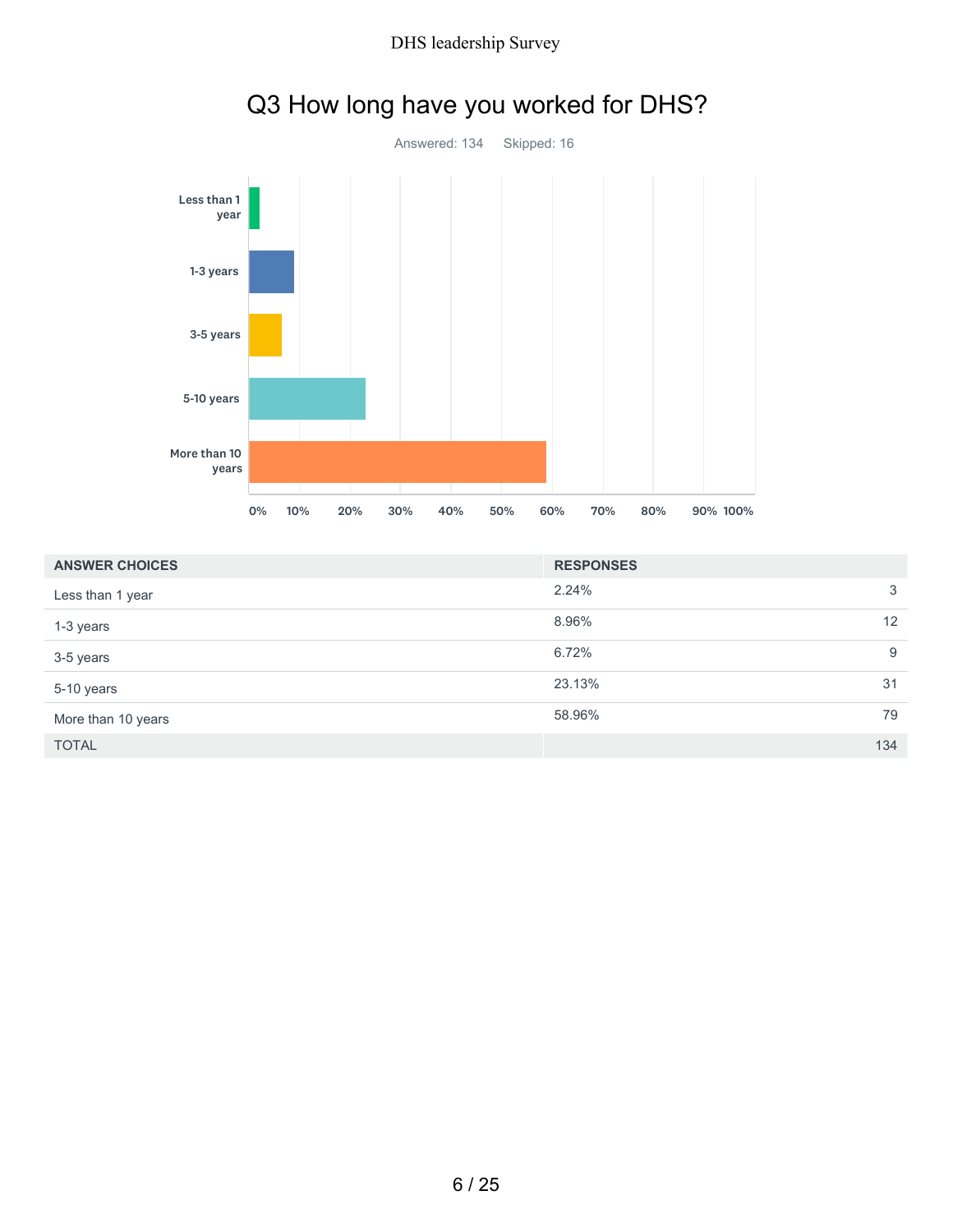

# Q4 Recent leadership changes at DHS have me feeling:

| <b>ANSWER CHOICES</b> | <b>RESPONSES</b> |     |
|-----------------------|------------------|-----|
| Very worried.         | 28.46%           | 37  |
| Somewhat worried.     | 33.85%           | 44  |
| Not worried.          | 26.92%           | 35  |
| Not sure.             | 10.77%           | 14  |
| <b>TOTAL</b>          |                  | 130 |

| # | <b>COMMENTS:</b>                                                                                                                                                                                                                                        | <b>DATE</b>        |
|---|---------------------------------------------------------------------------------------------------------------------------------------------------------------------------------------------------------------------------------------------------------|--------------------|
|   | Doesn't affect me                                                                                                                                                                                                                                       | 4/22/2019 10:43 AM |
|   | From worse to worse                                                                                                                                                                                                                                     | 4/19/2019 7:35 PM  |
| 3 | Sometimes, too much change in any organization during significant crises can cause morale and<br>procedural issues. In my prior military career, I experienced significant leadership changes that led<br>to much uncertainty which affected retention. | 4/19/2019 7:22 PM  |
| 4 | waiting for the other shoe to drop                                                                                                                                                                                                                      | 4/19/2019 9:51 AM  |
| 5 | No effect about changes                                                                                                                                                                                                                                 | 4/19/2019 9:47 AM  |
| 6 | Receiving emails to "volunteer" at the Southern Border made me realize DHS has no control over<br>what's going on at the Border.                                                                                                                        | 4/19/2019 8:25 AM  |
|   | Placement of same people in charge after re-organization and those who have been in place do<br>not have the skills or the insight to lead.                                                                                                             | 4/19/2019 7:23 AM  |
| 8 | Too many changes.                                                                                                                                                                                                                                       | 4/19/2019 6:39 AM  |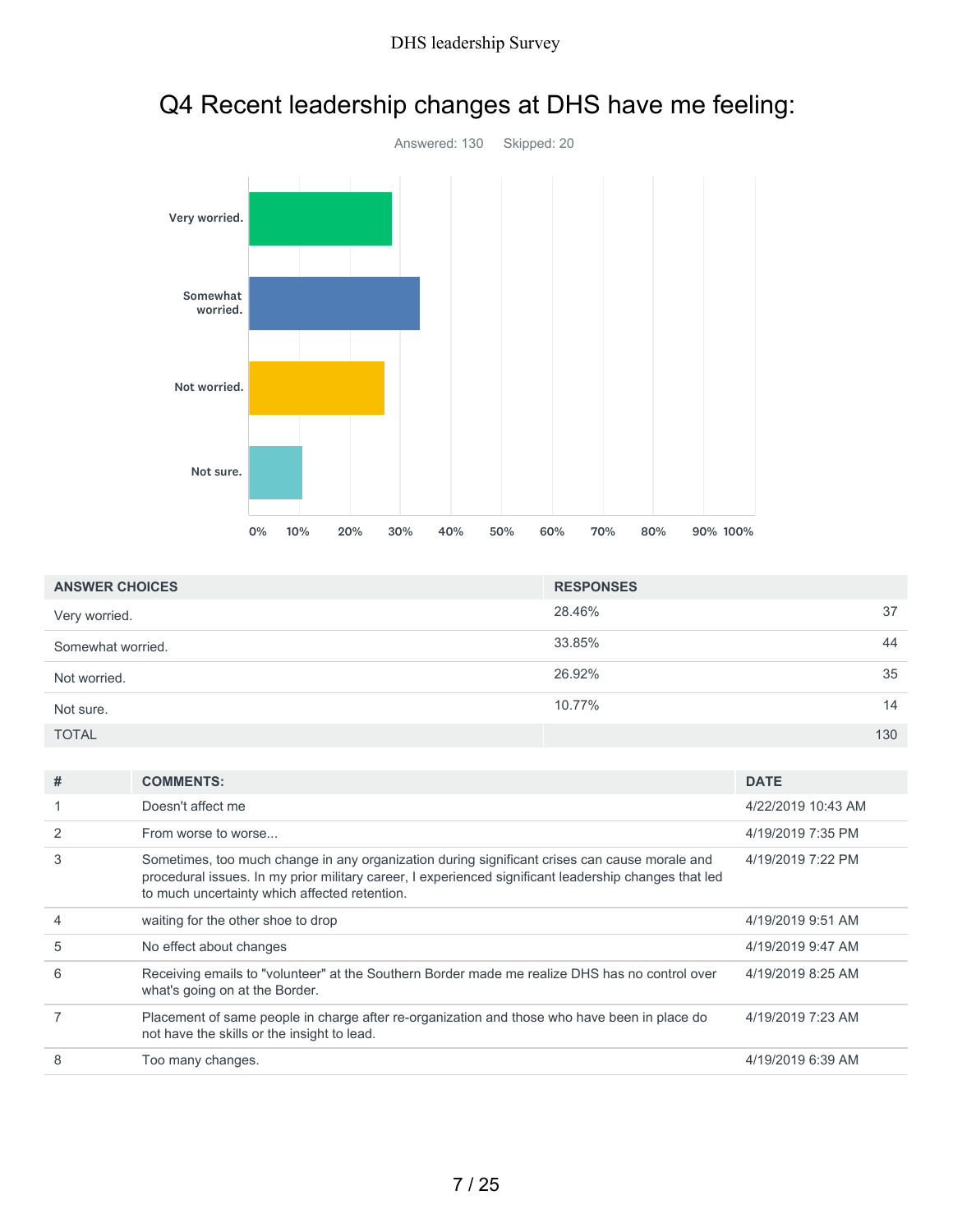| 9  | Each time the leadership changes - new requirements must be implemented - causing a restart for<br>some employees and jobs that because it the new requirements. When you have too many there is<br>no solid ground. It not just changes in leadership, its affects mid-level and below changes as well -<br>cause those employees are changed as well - no stability - it's a revolving door because people<br>get frustrated. The only people who stay are the ones you want to go. | 4/19/2019 6:33 AM  |
|----|---------------------------------------------------------------------------------------------------------------------------------------------------------------------------------------------------------------------------------------------------------------------------------------------------------------------------------------------------------------------------------------------------------------------------------------------------------------------------------------|--------------------|
| 10 | I don't think it's worse with Nielsen gone.                                                                                                                                                                                                                                                                                                                                                                                                                                           | 4/18/2019 10:17 PM |
| 11 | Leadership changes don't change the actual mission we must perform.                                                                                                                                                                                                                                                                                                                                                                                                                   | 4/18/2019 4:17 PM  |
| 12 | Changes were made for the wrong reasons. Appointees made also for the wrong reasons. DHS<br>does not equal CBP.                                                                                                                                                                                                                                                                                                                                                                       | 4/18/2019 3:52 PM  |
| 13 | This environment is constantly changing senior managers. This is more frequent, but not different.                                                                                                                                                                                                                                                                                                                                                                                    | 4/18/2019 3:32 PM  |
| 14 | Politics at that level will always create change.                                                                                                                                                                                                                                                                                                                                                                                                                                     | 4/18/2019 3:00 PM  |
| 15 | There seems to be no real communication. I was told my unit is disbanning and no one knows<br>where we will go, they say we will be doing the same work, but I question that. The Supervisor's I<br>have spoken to say they don't know what is going to happen to them either.                                                                                                                                                                                                        | 4/18/2019 2:57 PM  |
| 16 | I think there have been too many changes in top positions over the past year.                                                                                                                                                                                                                                                                                                                                                                                                         | 4/18/2019 2:36 PM  |
| 17 | DHS keep undergoing change after change from leadership to organizational structure. There is no<br>stability. Other D and As have made comments that they don't want to deal with us cause we keep<br>changing. Plus our branding is all over the place. US-Cert ICS-Cert to HIRT and CTDAwhat does<br>that even mean?                                                                                                                                                               | 4/18/2019 2:33 PM  |
| 18 | I like having operationally experienced leaders at the top but am very concerned that they have not<br>removed horrible, toxic, leaders e.g. worst place to work in the Federal government of<br>400+components like DNDO                                                                                                                                                                                                                                                             | 4/18/2019 2:29 PM  |
| 19 | We had a great talk with our leadership and they made it clear what our mission requirements are<br>and how we will continue to carry them out.                                                                                                                                                                                                                                                                                                                                       | 4/18/2019 2:26 PM  |
| 20 | Who cares. DHS has been a revolving door since its inception. It seems to be a stepping stone<br>from DHS HQ to some other agency                                                                                                                                                                                                                                                                                                                                                     | 4/18/2019 2:24 PM  |
| 21 | Not sure we're focused on the mission we were created to perform                                                                                                                                                                                                                                                                                                                                                                                                                      | 4/18/2019 2:24 PM  |
| 22 | Surprised not worried                                                                                                                                                                                                                                                                                                                                                                                                                                                                 | 4/18/2019 2:19 PM  |
| 23 | Stability is very important in any agency.                                                                                                                                                                                                                                                                                                                                                                                                                                            | 4/18/2019 2:13 PM  |
| 24 | we are strong, confident and able to adjust to all changes and conditions.                                                                                                                                                                                                                                                                                                                                                                                                            | 4/18/2019 2:12 PM  |
| 25 | Retiring very soon, no opinion.                                                                                                                                                                                                                                                                                                                                                                                                                                                       | 4/18/2019 2:06 PM  |
| 26 | With changing of various component leadership, does make you wonder, however, I seen various<br>changes being made, and hoping that it is for best. Nothing stays the same, we live in a changing<br>society.                                                                                                                                                                                                                                                                         | 4/18/2019 1:07 PM  |
| 27 | God bless Brock Long                                                                                                                                                                                                                                                                                                                                                                                                                                                                  | 4/18/2019 7:33 AM  |
| 28 | We are getting deep into the bench and a lot of these folks aren't first stringers. Very confident in<br>our Administrator, but that's where it begins and endsand he's off being "acting" for someone<br>else.                                                                                                                                                                                                                                                                       | 4/18/2019 7:26 AM  |
| 29 | Things will work out.                                                                                                                                                                                                                                                                                                                                                                                                                                                                 | 4/17/2019 2:02 PM  |
| 30 | I don't trust this Administration, and losing corporate knowledge with so much turnover is making it<br>even worse.                                                                                                                                                                                                                                                                                                                                                                   | 4/17/2019 1:42 PM  |
| 31 | With each Administration there are always changes.                                                                                                                                                                                                                                                                                                                                                                                                                                    | 4/17/2019 1:21 PM  |
| 32 | Constant changes in leadership lead to changes in vision. Changes in vision result in changes in<br>goals. Changes in goals and vision change interrupt continuation of business and we have to start<br>all over again over and over. That's why we still don't have a defined agency culture.                                                                                                                                                                                       | 4/17/2019 12:19 PM |
| 33 | We, the rank and file, know our jobs and "continue to march" and do them regardless of who is in<br>charge. Not sure how a cabinet level change of the Secretary has much effect on us<br>accomplishing the mission.                                                                                                                                                                                                                                                                  | 4/17/2019 8:54 AM  |
| 34 | with changeover so rapidly and frequently there has to be a transition impact with loss of<br>knowledge transfer.                                                                                                                                                                                                                                                                                                                                                                     | 4/17/2019 8:24 AM  |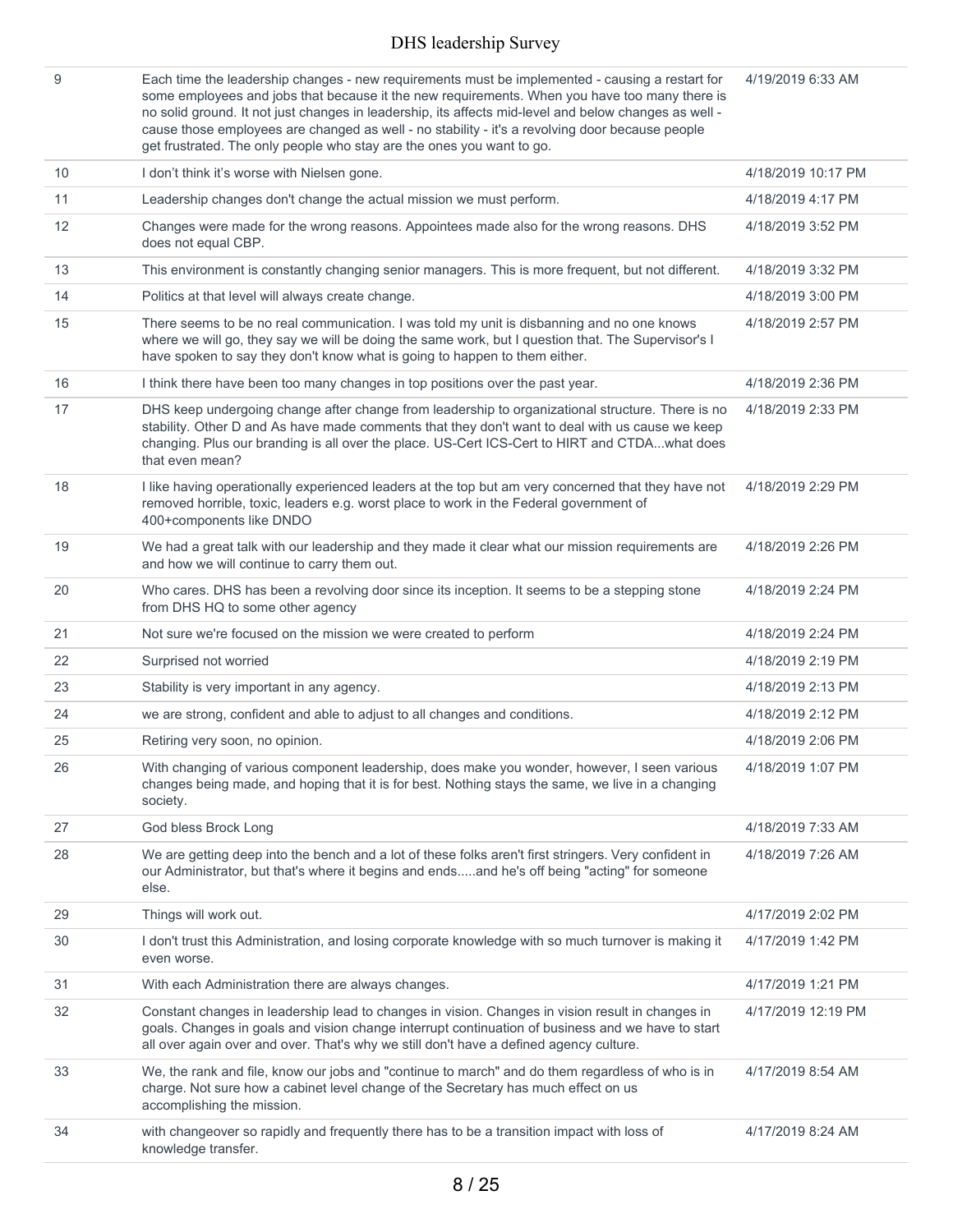| 35 | Leadership of CISA has limited IT backgrounds, or virtually none. Attended Listening Sessions,<br>which proposed initiatives we heard 10 years ago. Technology evolution has now outstripped<br>internal protections, and operational equipment. We are in a catch-up phase trying to reach goals<br>that have long been obviated. Efficiency is not a priority.                                                                          | 4/17/2019 7:49 AM  |
|----|-------------------------------------------------------------------------------------------------------------------------------------------------------------------------------------------------------------------------------------------------------------------------------------------------------------------------------------------------------------------------------------------------------------------------------------------|--------------------|
| 36 | The new acting Secretary is extremely competent, but just wondering how long he will last.<br>Beginning to think working under this administration is a career killer                                                                                                                                                                                                                                                                     | 4/17/2019 7:43 AM  |
| 37 | DHS has been in a state of flux since its creation. Merging the varied missions, cultures, and<br>traditions of 22+ agencies was never a good idea; it has proven very disruptive of the agencies<br>and has compromised mission success. Leadership has focused on the occasional lack of failure<br>to claim overall success. In fact, it appears to me that leadership chaos is irrelevant; DHS appears<br>to be structurally unsound. | 4/17/2019 6:52 AM  |
| 38 | Not worried, but irritated.                                                                                                                                                                                                                                                                                                                                                                                                               | 4/17/2019 6:38 AM  |
| 39 | I'm not sure the true reason I am seeing senior leaders resign within a short time span of each<br>other.                                                                                                                                                                                                                                                                                                                                 | 4/17/2019 1:29 AM  |
| 40 | Why is top leadership leaving? What are they not telling us???                                                                                                                                                                                                                                                                                                                                                                            | 4/16/2019 10:57 PM |
| 41 | A nearly total loss of continuity except for the Coast Guard.                                                                                                                                                                                                                                                                                                                                                                             | 4/16/2019 10:23 PM |
| 42 | This agency is the Titanic; low morale, no leadership, every man for himself, no opportunity,<br>demoralized                                                                                                                                                                                                                                                                                                                              | 4/16/2019 6:18 PM  |
| 43 | Wondering about the stability of DHS and what changes may be coming                                                                                                                                                                                                                                                                                                                                                                       | 4/16/2019 5:42 PM  |
| 44 | Acting Secretary McAleenan and his direct reports face stiff challenges with limited resources and<br>sudden changes in direction.                                                                                                                                                                                                                                                                                                        | 4/16/2019 5:07 PM  |
| 45 | People come and go and at that level, work at the Presidents pleasure.                                                                                                                                                                                                                                                                                                                                                                    | 4/16/2019 4:22 PM  |
| 46 | altho I will miss the leadership of Brock.                                                                                                                                                                                                                                                                                                                                                                                                | 4/16/2019 4:20 PM  |
| 47 | given the current border issues to change main leadership seems disruptive to what we are trying<br>to accomplish                                                                                                                                                                                                                                                                                                                         | 4/16/2019 4:18 PM  |
| 48 | Appointees come and go                                                                                                                                                                                                                                                                                                                                                                                                                    | 4/16/2019 4:15 PM  |
| 49 | lack of stibility                                                                                                                                                                                                                                                                                                                                                                                                                         | 4/16/2019 4:12 PM  |
| 50 | Come to expect changes                                                                                                                                                                                                                                                                                                                                                                                                                    | 4/16/2019 4:03 PM  |
| 51 | Praying for improvements                                                                                                                                                                                                                                                                                                                                                                                                                  | 4/16/2019 4:00 PM  |
| 52 | overall leadership of the government seems chaotic                                                                                                                                                                                                                                                                                                                                                                                        | 4/16/2019 3:54 PM  |
| 53 | Maintaining leadership is horrible, not enough time to know the job and trusting them to do their<br>job. Leadership should trust their judgement!                                                                                                                                                                                                                                                                                        | 4/16/2019 3:54 PM  |
| 54 | It is not helpful to the organization. The revolving doors of leadership does not help with<br>consistency and having a focus with changing leaders with different ideas on the direction the<br>organization is heading.                                                                                                                                                                                                                 | 4/16/2019 3:49 PM  |
| 55 | "Order your people to break the law and I'll give you a pardon." Imagine how much worse it can<br>get.                                                                                                                                                                                                                                                                                                                                    | 4/16/2019 3:49 PM  |
| 56 | Political appointees have very little actual power. The career people do all the work. I am not<br>worried because we have some excellent career people in the upper echelons at ICE and DHS.                                                                                                                                                                                                                                             | 4/16/2019 3:47 PM  |
| 57 | There is too much chaos going on. No real leadership.                                                                                                                                                                                                                                                                                                                                                                                     | 4/16/2019 3:46 PM  |
| 58 | The Department needs permanent leaders. No one in an "acting" role feels comfortable making<br>long-term plans or commitments. The lights stay on when agency or Departmental leadership is in<br>transition, but time and progress are lost on many fronts.                                                                                                                                                                              | 4/16/2019 3:45 PM  |
| 59 | Happens all the timethey come and they go!                                                                                                                                                                                                                                                                                                                                                                                                | 4/16/2019 3:45 PM  |
|    |                                                                                                                                                                                                                                                                                                                                                                                                                                           |                    |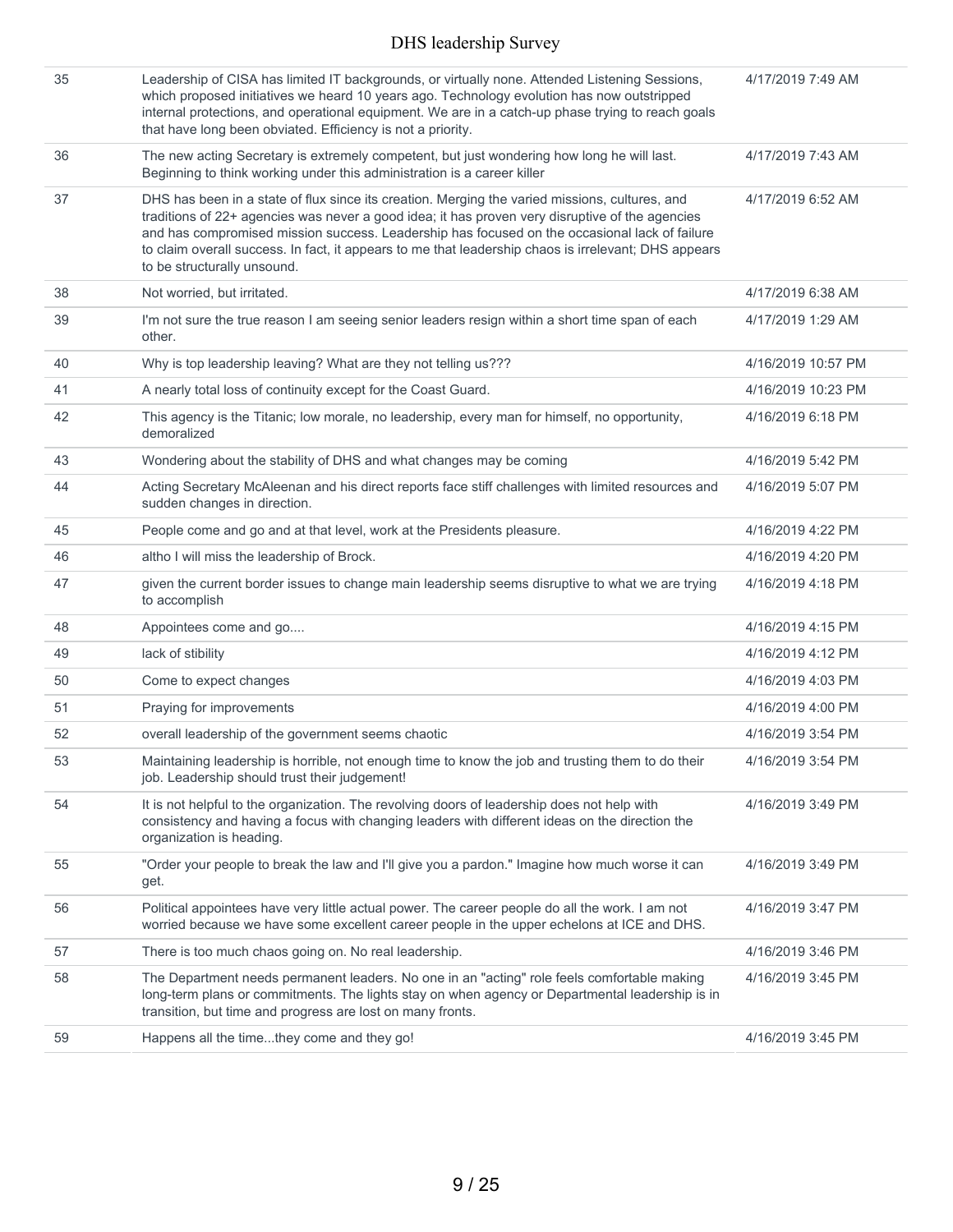### Q5 Have leadership changes and vacancies impacted you and your daily work in recent weeks?



| <b>ANSWER CHOICES</b> | <b>RESPONSES</b> |     |
|-----------------------|------------------|-----|
| Yes                   | 21.05%           | 28  |
| Somewhat              | 22.56%           | 30  |
| No                    | 51.88%           | 69  |
| Not sure              | 4.51%            | 6   |
| <b>TOTAL</b>          |                  | 133 |

| # | <b>COMMENTS:</b>                                                                                                                                                                                                                                    | <b>DATE</b>        |
|---|-----------------------------------------------------------------------------------------------------------------------------------------------------------------------------------------------------------------------------------------------------|--------------------|
|   | the way we report to leadership is evolving once again                                                                                                                                                                                              | 4/19/2019 9:51 AM  |
| 2 | No focus given and if so, very vague in nature.                                                                                                                                                                                                     | 4/19/2019 7:23 AM  |
| 3 | You just keep doing what you are doing - even when it feels like useless effort because things are<br>changing.                                                                                                                                     | 4/19/2019 6:33 AM  |
| 4 | Brock Long was a loss for FEMA. He truly understands the agency and had an effective and<br>strategic management style. He was a good leader.                                                                                                       | 4/18/2019 10:17 PM |
| 5 | Vacancies                                                                                                                                                                                                                                           | 4/18/2019 4:21 PM  |
| 6 | Additional duties at times.                                                                                                                                                                                                                         | 4/18/2019 2:53 PM  |
|   | It takes people over a year to on board once they are hired. Then the person you hired them is no<br>longer working for DHS.                                                                                                                        | 4/18/2019 2:33 PM  |
| 8 | There were efforts to investigate misbehavior by CWMD A/S and his chief of staff; with the sudden<br>resignations of S1 and S2, there is concern that the A/S will not suffer consequences and will not<br>be held accountable. Morale is horrible. | 4/18/2019 2:29 PM  |
| 9 | Decisions aren't made as quickly on programs due to fear of backlash                                                                                                                                                                                | 4/18/2019 2:24 PM  |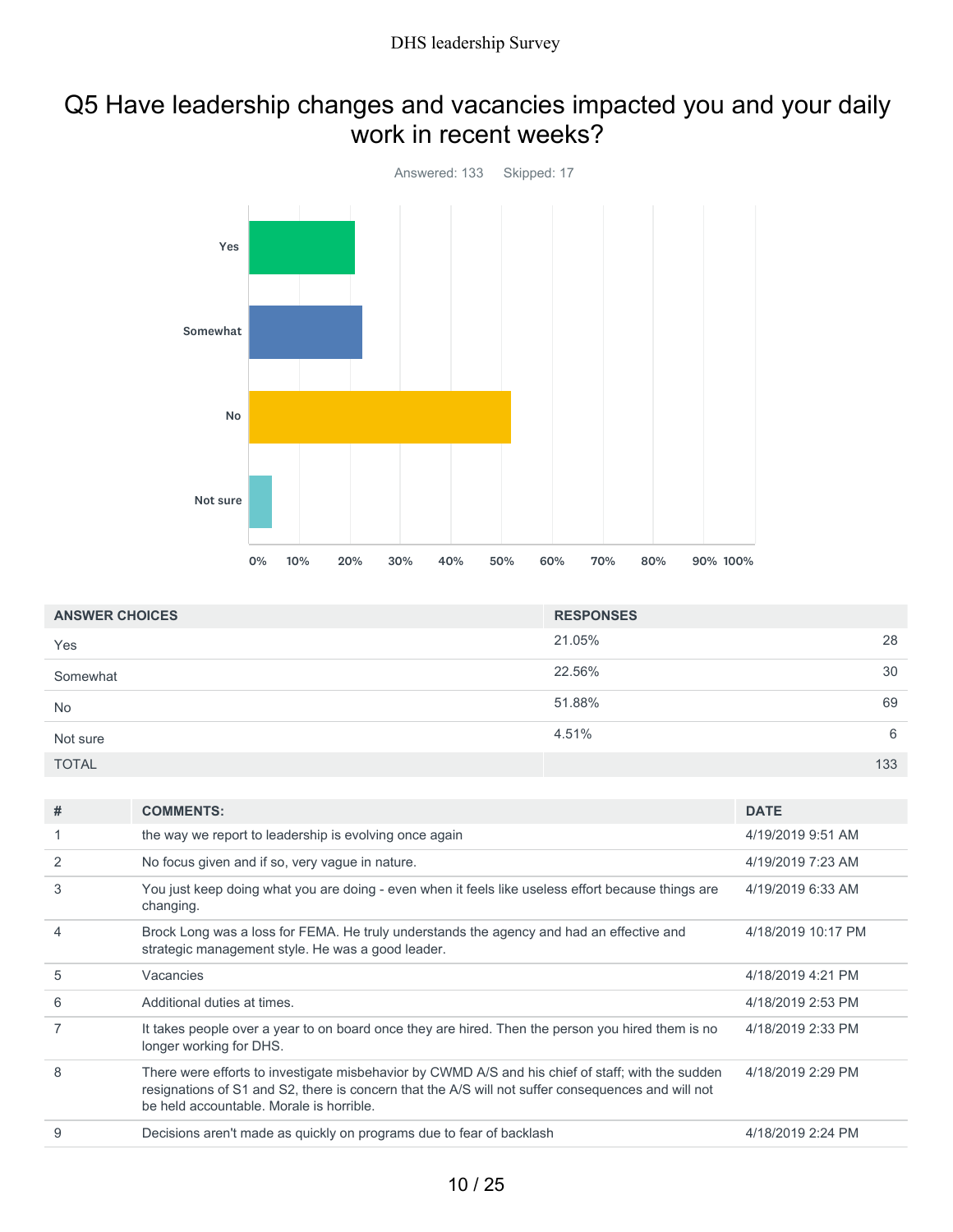| 10 | Keeping my focus on our important mission yet sometimes, I feel like it would be better to keep<br>senior leadership in place for at least four years. We are going through a realignment which has its<br>challenges. We have yet to see a complete Organizational Chart and to fully understand who<br>reports to who. | 4/18/2019 2:13 PM  |
|----|--------------------------------------------------------------------------------------------------------------------------------------------------------------------------------------------------------------------------------------------------------------------------------------------------------------------------|--------------------|
| 11 | Yes, but that is expected. We just continue on and support the mission.                                                                                                                                                                                                                                                  | 4/18/2019 2:12 PM  |
| 12 | Because of the Government Shut Down, it appears to be a little difference, as far as co-workers<br>reaching out to one another, it brought about a change of financial awareness to all.                                                                                                                                 | 4/18/2019 1:07 PM  |
| 13 | I'm a bean counter. Congress impacts me more than leadership vacancies.                                                                                                                                                                                                                                                  | 4/18/2019 7:26 AM  |
| 14 | not drastically, but the worry impacts most employees daily, i would think.                                                                                                                                                                                                                                              | 4/17/2019 1:42 PM  |
| 15 | Constant changes in leadership lead to changes in vision. Changes in vision result in changes in<br>goals. Changes in goals and vision change interrupt continuation of business and we have to start<br>all over again over and over. That's why we still don't have a defined agency culture.                          | 4/17/2019 12:19 PM |
| 16 | Vast changes in leadership mean that new senior staff are unaware of current employee's<br>capabilities, and tend to focus on their personal areas of expertise v. meaningful operational<br>efficiencies, impact effectiveness and productivity.                                                                        | 4/17/2019 7:49 AM  |
| 17 | TSA management has been largely indecisive to the point of inertia throughout TSA's history. The<br>current senior leadership chaos exacerbates this problem. No good idea goes unignored.                                                                                                                               | 4/17/2019 6:52 AM  |
| 18 | More of a distraction than anything else.                                                                                                                                                                                                                                                                                | 4/17/2019 6:38 AM  |
| 19 | There is no leadership                                                                                                                                                                                                                                                                                                   | 4/16/2019 6:18 PM  |
| 20 | Not directly but there is uncertainty in the agency                                                                                                                                                                                                                                                                      | 4/16/2019 5:42 PM  |
| 21 | Leadership changes have delayed projects and upended delivery schedules.                                                                                                                                                                                                                                                 | 4/16/2019 5:07 PM  |
| 22 | We have seen an influx in work load.                                                                                                                                                                                                                                                                                     | 4/16/2019 4:22 PM  |
| 23 | management on the moods of the executive doesn't work                                                                                                                                                                                                                                                                    | 4/16/2019 3:54 PM  |
| 24 | Political appointees have very little actual power. The career people do all the work. I am not<br>worried because we have some excellent career people in the upper echelons at ICE and DHS.                                                                                                                            | 4/16/2019 3:47 PM  |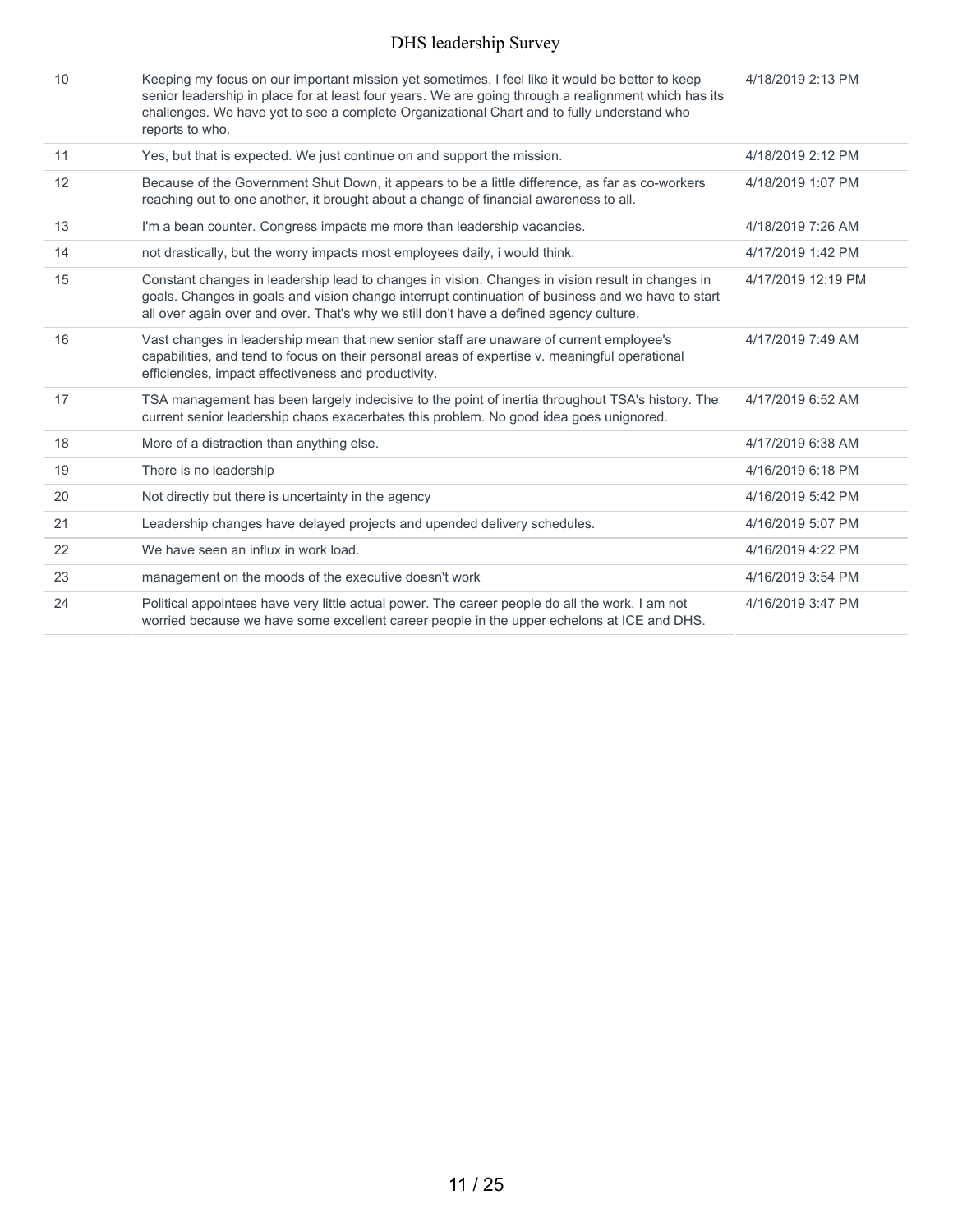### Q6 Have leadership changes and vacancies impacted you and your office's ability to accomplish long term mission goals?



| <b>ANSWER CHOICES</b> | <b>RESPONSES</b> |     |
|-----------------------|------------------|-----|
| Yes                   | 28.03%           | 37  |
| <b>No</b>             | 40.15%           | 53  |
| Not sure              | 31.82%           | 42  |
| <b>TOTAL</b>          |                  | 132 |

| #              | <b>COMMENTS:</b>                                                                                                                                                                                                                                                                                                                                                                                                                                                                                                                                                                                                                                                                                                                  | <b>DATE</b>        |
|----------------|-----------------------------------------------------------------------------------------------------------------------------------------------------------------------------------------------------------------------------------------------------------------------------------------------------------------------------------------------------------------------------------------------------------------------------------------------------------------------------------------------------------------------------------------------------------------------------------------------------------------------------------------------------------------------------------------------------------------------------------|--------------------|
|                | Some employees are required to pick up non traditional or unfamiliar roles causing some impact in<br>their quality of work.                                                                                                                                                                                                                                                                                                                                                                                                                                                                                                                                                                                                       | 4/19/2019 7:22 PM  |
| 2              | Mission goals keep changing, which just recently impacted our performance goals. They were<br>changed mid-year and based on what many in our office do, they have now made it close to<br>impossible to receive Achieved Excellence.                                                                                                                                                                                                                                                                                                                                                                                                                                                                                              | 4/19/2019 8:25 AM  |
| 3              | Again - lack of information and clear substance in what is being put out there. Allot of fluff!                                                                                                                                                                                                                                                                                                                                                                                                                                                                                                                                                                                                                                   | 4/19/2019 7:23 AM  |
| $\overline{4}$ | The actual/overall mission no - however, there are minor mission for individuals offices that can<br>not be met - don't know what they are.                                                                                                                                                                                                                                                                                                                                                                                                                                                                                                                                                                                       | 4/19/2019 6:33 AM  |
| 5              | Too early to know.                                                                                                                                                                                                                                                                                                                                                                                                                                                                                                                                                                                                                                                                                                                | 4/18/2019 10:17 PM |
| 6              | Contingency planning is missing                                                                                                                                                                                                                                                                                                                                                                                                                                                                                                                                                                                                                                                                                                   | 4/18/2019 4:23 PM  |
| $\overline{7}$ | Political games in the Congress directly affect and impact my office's ability to accomplish long<br>term mission goals, not senior managers changing.                                                                                                                                                                                                                                                                                                                                                                                                                                                                                                                                                                            | 4/18/2019 3:32 PM  |
| 8              | Once again our long term goals and objectives change with leadership changes.                                                                                                                                                                                                                                                                                                                                                                                                                                                                                                                                                                                                                                                     | 4/18/2019 2:33 PM  |
| 9              | There was a misguided effort to create a massive self-licking ice=cream-cone by giving A/S<br>CWMD the ability to assess his own risk, assess his own threat, buy his own stuff (see L.A. Times<br>article on BD-21), set his own requirements, procure his own stuff and have the sole voice to the<br>secretary Oh, and they gave him his own R&D money AND grantmaking authority too---with all<br>technical oversight and independent policy oversight removed. How could this possibly go wrong?<br>70 out of 200 have already left and many more are heading for the door, not because of the new<br>McAleenan leadership, but because of the lack of accountability for poor, dishonest leaders at the<br>political level. | 4/18/2019 2:29 PM  |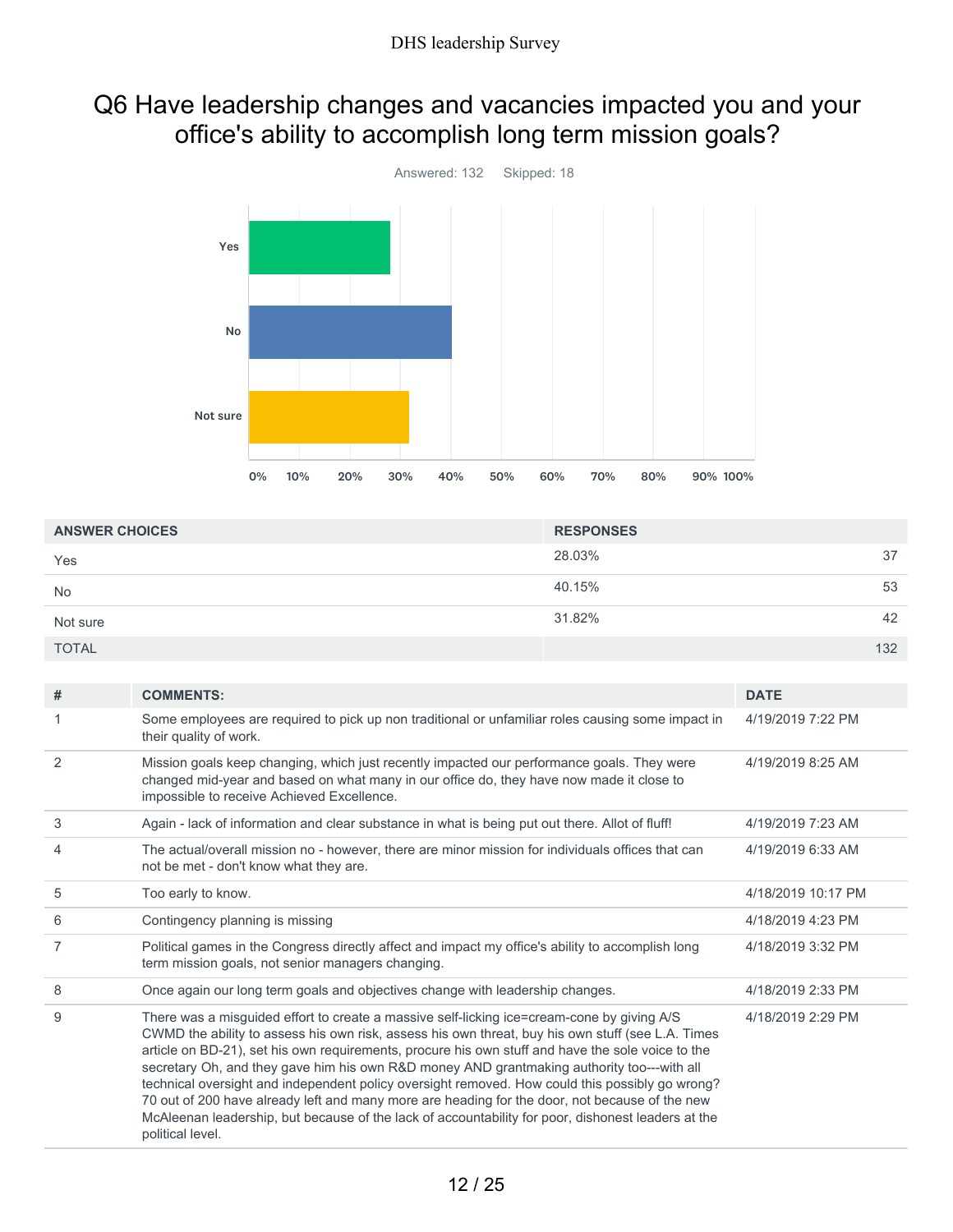| 10                | Not as focused on long term                                                                                                                                                                                                                                                                     | 4/18/2019 2:24 PM  |
|-------------------|-------------------------------------------------------------------------------------------------------------------------------------------------------------------------------------------------------------------------------------------------------------------------------------------------|--------------------|
| 11                | But not at the DHS level-leadership at the Component level is problematic                                                                                                                                                                                                                       | 4/18/2019 2:13 PM  |
| $12 \overline{ }$ | Our team always finds a way to get the mission accomplished.                                                                                                                                                                                                                                    | 4/18/2019 2:13 PM  |
| 13                | Above my pay grade to set goals.                                                                                                                                                                                                                                                                | 4/18/2019 2:06 PM  |
| 14                | Leadership continues to strive for better management of their organization, even with the departing<br>of many top leader.                                                                                                                                                                      | 4/18/2019 1:07 PM  |
| 15                | Might be impacting our SESers, which would get to us.                                                                                                                                                                                                                                           | 4/18/2019 7:26 AM  |
| 16                | Constant changes in leadership lead to changes in vision. Changes in vision result in changes in<br>goals. Changes in goals and vision change interrupt continuation of business and we have to start<br>all over again over and over. That's why we still don't have a defined agency culture. | 4/17/2019 12:19 PM |
| 17                | Long-term goals have only tangentially been achieved due to evolving technology, major internal<br>leadership/staff turnover, increasing scope.                                                                                                                                                 | 4/17/2019 7:49 AM  |
| 18                | Long term mission achievement was at risk before the current chaos.                                                                                                                                                                                                                             | 4/17/2019 6:52 AM  |
| 19                | Too early to tell.                                                                                                                                                                                                                                                                              | 4/17/2019 6:38 AM  |
| 20                | TSA needs Administrator Pekoske to complete a major restructuring which is driven by his vision<br>and leadership.                                                                                                                                                                              | 4/16/2019 10:23 PM |
| 21                | No leadership here, body with no head                                                                                                                                                                                                                                                           | 4/16/2019 6:18 PM  |
| 22                | Not that I am aware at this time                                                                                                                                                                                                                                                                | 4/16/2019 5:42 PM  |
| 23                | We risk defaulting on external commitments to partner agencies and to trade participants.                                                                                                                                                                                                       | 4/16/2019 5:07 PM  |
| 24                | We are impacted with a heavier load of work.                                                                                                                                                                                                                                                    | 4/16/2019 4:22 PM  |
| 25                | as a reservist this doesnt apply                                                                                                                                                                                                                                                                | 4/16/2019 4:20 PM  |
| 26                | we march on                                                                                                                                                                                                                                                                                     | 4/16/2019 3:54 PM  |
| 27                | It has slowed the work or caused the work to be cancelled.                                                                                                                                                                                                                                      | 4/16/2019 3:49 PM  |
| 28                | Goals? What is this "goals" of which you speak?                                                                                                                                                                                                                                                 | 4/16/2019 3:49 PM  |
| 29                | The high executive turnover in the ICE CIO shop a few years ago greatly impacted our mission but<br>the political appointee turnover is no problem.                                                                                                                                             | 4/16/2019 3:47 PM  |
| 30                | As written above: The Department needs permanent leaders. No one in an "acting" role feels<br>comfortable making long-term plans or commitments. The lights stay on when agency or<br>Departmental leadership is in transition, but time and progress are lost on many fronts.                  | 4/16/2019 3:45 PM  |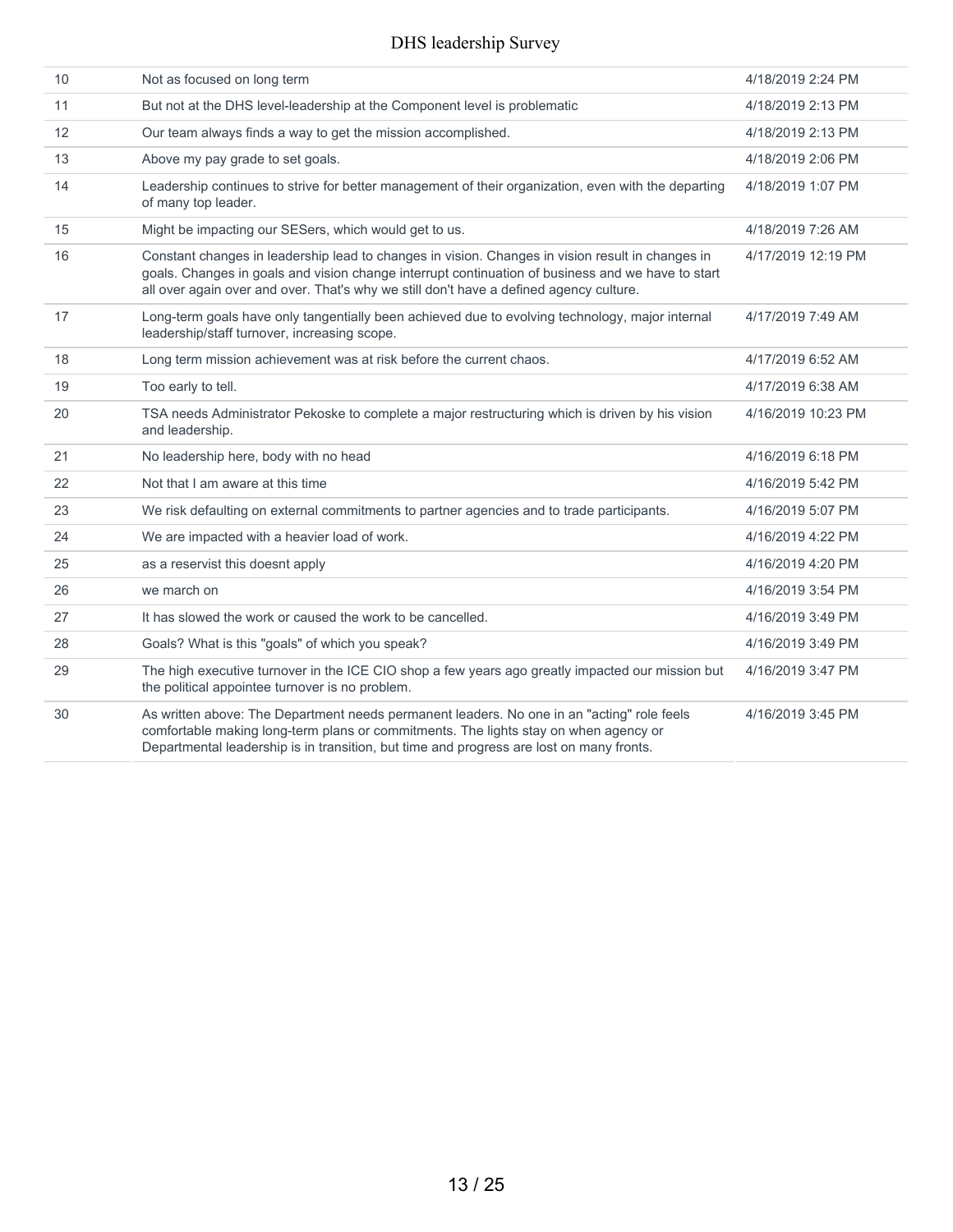### Q7 What has morale within your workplace been like over the past month?



| <b>ANSWER CHOICES</b>                                       | <b>RESPONSES</b> |               |
|-------------------------------------------------------------|------------------|---------------|
| Better than before the leadership changes started occurring | 1.60%            | $\mathcal{D}$ |
| The same, I haven't noticed a difference in morale          | 49.60%           | 62            |
| Worse than before the leadership changes started occurring  | 42.40%           | 53            |
| Not sure                                                    | 6.40%            | 8             |
| <b>TOTAL</b>                                                |                  | 125           |

| #              | <b>COMMENTS:</b>                                                                                                                                                                                                                                                               | <b>DATE</b>        |
|----------------|--------------------------------------------------------------------------------------------------------------------------------------------------------------------------------------------------------------------------------------------------------------------------------|--------------------|
|                | DHS 1&A-410 out of 410 on the FEVS                                                                                                                                                                                                                                             | 4/19/2019 9:52 AM  |
| 2              | Once the new "performance goals" were provided, people began leaving that same week!<br>Currently experiencing high turnover. Morale is the lowest it's been in years and the high turnover<br>isn't helping because now we have to absorb their workload.                     | 4/19/2019 8:28 AM  |
| 3              | Because of the lack of clarity on positions (who is in charge of those positions); lack of charts<br>showing organization and who is in charge of those organizations (where are they located); etc.<br>You don't know who is in charge or where to find them or contact them. | 4/19/2019 7:25 AM  |
| $\overline{4}$ | The leadership was horrible, now it's worst.                                                                                                                                                                                                                                   | 4/19/2019 6:40 AM  |
| 5              | NO comments                                                                                                                                                                                                                                                                    | 4/19/2019 6:35 AM  |
| 6              | The loss of Brock was a psychological blow to the staff.                                                                                                                                                                                                                       | 4/18/2019 10:20 PM |
| 7              | People are taking things in strike but wondering what will happen next, and when something will<br>happen to their office.                                                                                                                                                     | 4/18/2019 3:53 PM  |
| 8              | Moral is not a high point. Constant office moves, demanding work, assignments and expectations<br>increasing almost on a daily basis.                                                                                                                                          | 4/18/2019 3:47 PM  |
| 9              | Again, I think it helped tremendously that leadership offered transparency in the process.                                                                                                                                                                                     | 4/18/2019 2:30 PM  |
|                |                                                                                                                                                                                                                                                                                |                    |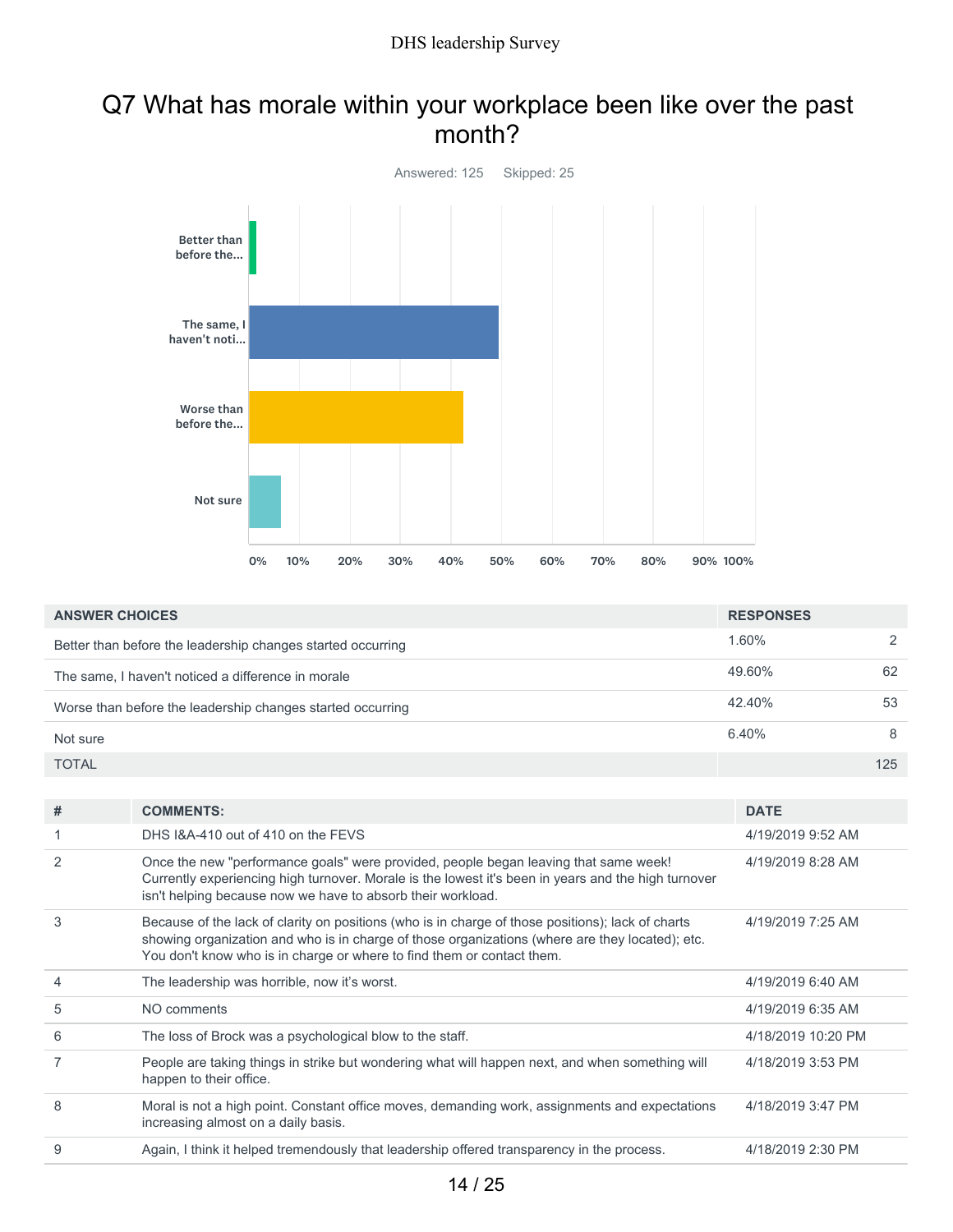| 10 | Only because there was hope that the outgoing Deputy Secretary was going to make some<br>changes to current leadership at CWMD                                                                                                                                                                                                                                                                                                                                                                                                                                                                                                                                                   | 4/18/2019 2:30 PM  |
|----|----------------------------------------------------------------------------------------------------------------------------------------------------------------------------------------------------------------------------------------------------------------------------------------------------------------------------------------------------------------------------------------------------------------------------------------------------------------------------------------------------------------------------------------------------------------------------------------------------------------------------------------------------------------------------------|--------------------|
| 11 | Uncertainty is the prevailing feeling                                                                                                                                                                                                                                                                                                                                                                                                                                                                                                                                                                                                                                            | 4/18/2019 2:25 PM  |
| 12 | DHS employees have been through a lot this year with the 35 day government shut down and<br>major changes in leadership suddenly. I think for younger employees at the beginning or in the<br>middle of their careers DHS does not offer a roadmap to their upward mobility. This has had an<br>adverse impact on morale and some are seeking opportunities with the private sector or other<br>government agencies. Redirect the focus back on taking care of our employees. This includes on<br>time pay raises to keep pace with the cost of living and inflation. A stable retirement system that<br>career employees can count on and use of telework where it makes sense. | 4/18/2019 2:19 PM  |
| 13 | hopefully with more funding we can ramp up the staff and continue on as we have done in the<br>past.                                                                                                                                                                                                                                                                                                                                                                                                                                                                                                                                                                             | 4/18/2019 2:14 PM  |
| 14 | Morale here has been BAD for several years.                                                                                                                                                                                                                                                                                                                                                                                                                                                                                                                                                                                                                                      | 4/18/2019 2:07 PM  |
| 15 | None                                                                                                                                                                                                                                                                                                                                                                                                                                                                                                                                                                                                                                                                             | 4/18/2019 7:28 AM  |
| 16 | There are a lot of changes that need to happen to make the morale better but the leadership<br>changes don't really account for the morale problems.                                                                                                                                                                                                                                                                                                                                                                                                                                                                                                                             | 4/17/2019 2:04 PM  |
| 17 | It has been awful for the last few years. This just makes it worse. Low morale and burn out are the<br>new norm in this agency.                                                                                                                                                                                                                                                                                                                                                                                                                                                                                                                                                  | 4/17/2019 12:20 PM |
| 18 | I am sure as it would vary from component to component. However, I will say that when hard<br>working employees such as the USM lose their jobs with 3 days notice due to being caught up in<br>the fray it makes you realize how political even Non-Political civilian position can end up being.                                                                                                                                                                                                                                                                                                                                                                               | 4/17/2019 8:28 AM  |
| 19 | Chaotic firing of DHS leadership, lack of informed policy issuing from the White House, punitive<br>White House decisions, and transformation of the White House into a tabloid mini-series is vastly<br>disheartening. Like the fire in Notre Dame.                                                                                                                                                                                                                                                                                                                                                                                                                             | 4/17/2019 7:52 AM  |
| 20 | Not so much changes in what we are doing, but more in the area of unsure about the future.                                                                                                                                                                                                                                                                                                                                                                                                                                                                                                                                                                                       | 4/17/2019 7:45 AM  |
| 21 | Most mature employees are inured to these challenges; some think the current chaos presents<br>opportunities for career advancement. Younger employees are either oblivious or shaken, but<br>there are no signs of panic.                                                                                                                                                                                                                                                                                                                                                                                                                                                       | 4/17/2019 6:54 AM  |
| 22 | Below low morale, no one cares                                                                                                                                                                                                                                                                                                                                                                                                                                                                                                                                                                                                                                                   | 4/16/2019 6:19 PM  |
| 23 | Uncertainty                                                                                                                                                                                                                                                                                                                                                                                                                                                                                                                                                                                                                                                                      | 4/16/2019 5:43 PM  |
| 24 | Worse because of uncertainty.                                                                                                                                                                                                                                                                                                                                                                                                                                                                                                                                                                                                                                                    | 4/16/2019 5:26 PM  |
| 25 | There seems to be more gallows humor in discussions.                                                                                                                                                                                                                                                                                                                                                                                                                                                                                                                                                                                                                             | 4/16/2019 5:11 PM  |
| 26 | currently demobed                                                                                                                                                                                                                                                                                                                                                                                                                                                                                                                                                                                                                                                                | 4/16/2019 4:21 PM  |
| 27 | Morale has not noticeably changed, but the changes captured everyone's attention for a day or<br>two.                                                                                                                                                                                                                                                                                                                                                                                                                                                                                                                                                                            | 4/16/2019 4:21 PM  |
| 28 | I have my own morale problems                                                                                                                                                                                                                                                                                                                                                                                                                                                                                                                                                                                                                                                    | 4/16/2019 4:17 PM  |
| 29 | Same bad just a little different                                                                                                                                                                                                                                                                                                                                                                                                                                                                                                                                                                                                                                                 | 4/16/2019 4:03 PM  |
| 30 | Moral has been bad since 2015 and is getting worse                                                                                                                                                                                                                                                                                                                                                                                                                                                                                                                                                                                                                               | 4/16/2019 4:02 PM  |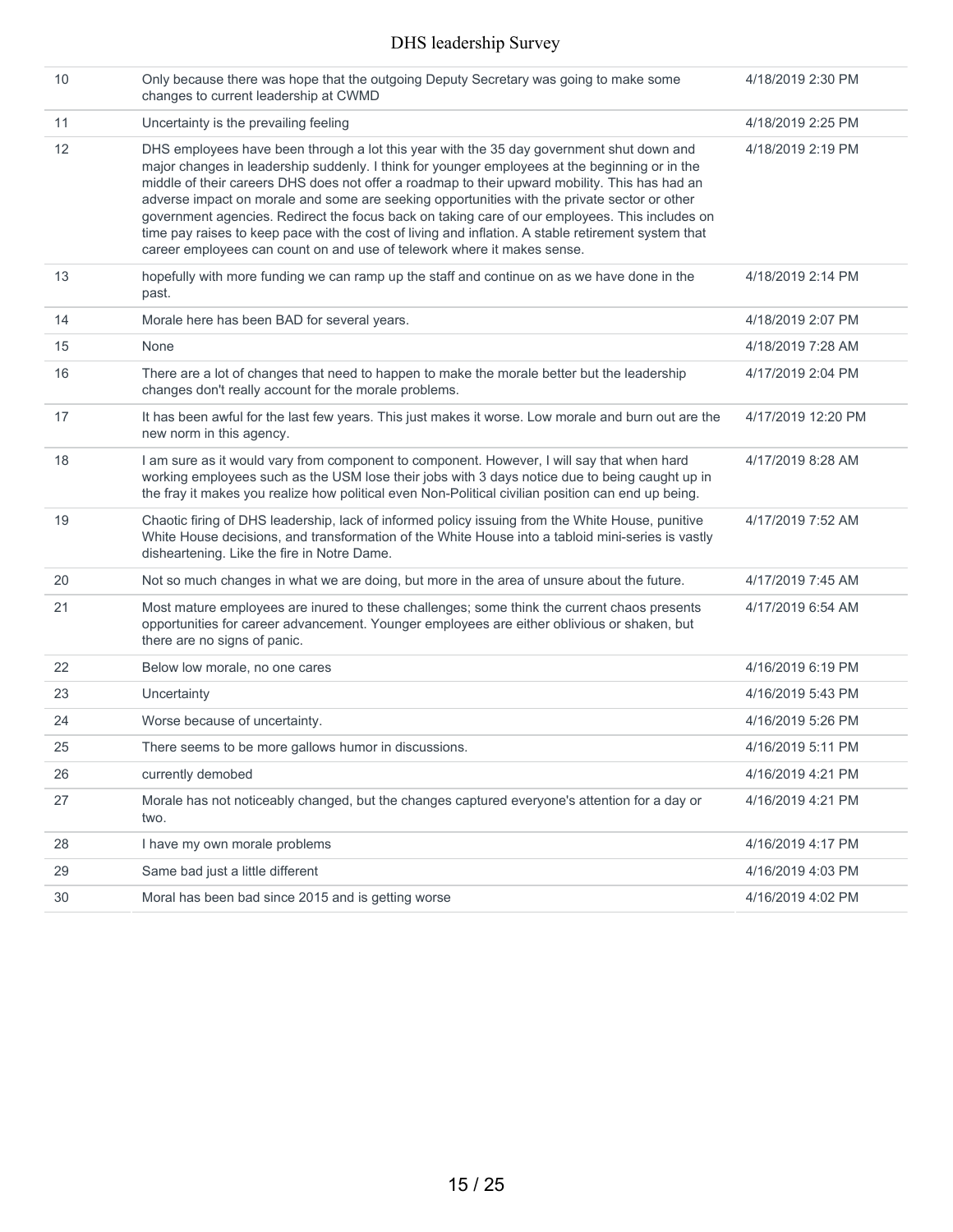### Q8 Do you think some DHS mission needs have been prioritized over others over the last year?



| <b>ANSWER CHOICES</b> | <b>RESPONSES</b> |     |
|-----------------------|------------------|-----|
| Yes                   | 65.60%           | 82  |
| <b>No</b>             | 13.60%           | 17  |
| Not sure              | 20.80%           | 26  |
| <b>TOTAL</b>          |                  | 125 |

| #  | <b>COMMENTS:</b>                                                                                                                                                                            | <b>DATE</b>        |
|----|---------------------------------------------------------------------------------------------------------------------------------------------------------------------------------------------|--------------------|
|    | Its all border wall and immigration enforcement at the detriment of all other missions.                                                                                                     | 4/22/2019 9:22 AM  |
| 2  | And some placed on hold.                                                                                                                                                                    | 4/19/2019 7:25 AM  |
| 3  | somewhat in some areas                                                                                                                                                                      | 4/19/2019 6:35 AM  |
| 4  | It's all immigration at the moment.                                                                                                                                                         | 4/18/2019 10:20 PM |
| 5  | The transitioning of Department-wide senior managers to St. Elizabeth may make significant<br>improvements in mission creep. The border issue and immigration must be a bi-partisan effort. | 4/18/2019 3:34 PM  |
| 6  | Not sure what you are trying to get out of the answer to this question. Every business and the<br>government has mission needs that are prioritized over others                             | 4/18/2019 3:16 PM  |
| 7  | Border security SHOULD take high level of importance.                                                                                                                                       | 4/18/2019 3:02 PM  |
| 8  | Border security seems to have taken over the top priority.                                                                                                                                  | 4/18/2019 2:37 PM  |
| 9  | CBP and ICE is getting the attention. CISA (NPPD) should be getting more focus from congress<br>other than name changes or reorgs. Fundamentally what is it we do?                          | 4/18/2019 2:34 PM  |
| 10 | Immigration is clearly at the forefront; and that is not a bad thing.                                                                                                                       | 4/18/2019 2:25 PM  |
| 11 | I fully understand the importance of securing our southern border. Yet I feel that their our other<br>priorities that should be fully funded where it makes sense.                          | 4/18/2019 2:19 PM  |
| 12 | We have certainly improved, however we need more staff.                                                                                                                                     | 4/18/2019 2:14 PM  |
| 13 | Not really qualified to say. TSA appears to me to be on point and we continue to train and deploy.                                                                                          | 4/18/2019 7:28 AM  |
| 14 | Substantiated by a strong informed technologically savvy leadership with unwavering moral<br>character.                                                                                     | 4/17/2019 7:52 AM  |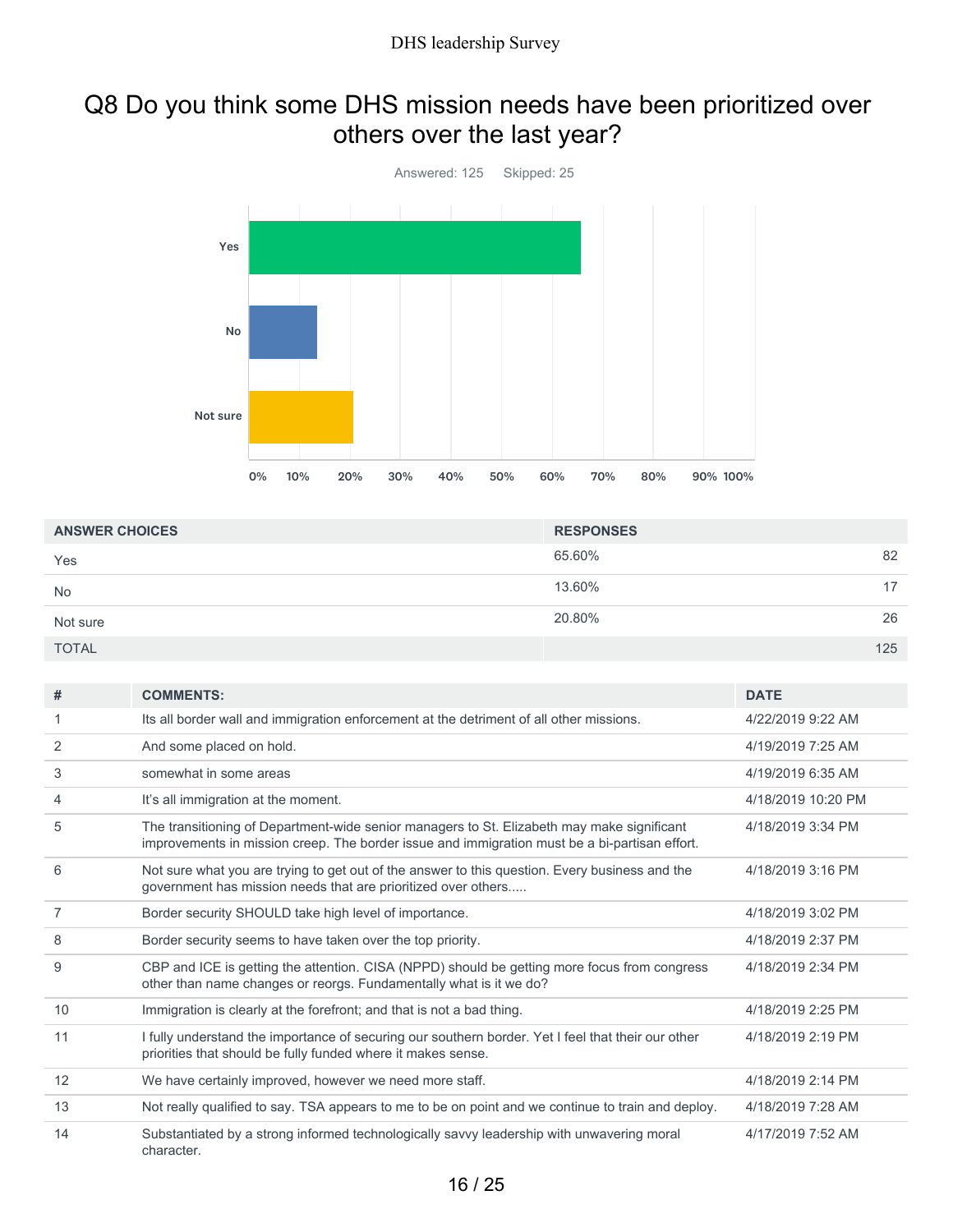| 15 | Security of the southern border has surpassed everything and I am afraid this is at the expense of<br>security in other areas.                                                                                                         | 4/17/2019 7:45 AM  |
|----|----------------------------------------------------------------------------------------------------------------------------------------------------------------------------------------------------------------------------------------|--------------------|
| 16 | ICE and Border Patrol have been prioritized.                                                                                                                                                                                           | 4/17/2019 6:54 AM  |
| 17 | Absolutely! From my level, the focus has been primarily shore-based security, not so much on the<br>maritime element (I'm Coast Guard).                                                                                                | 4/17/2019 6:40 AM  |
| 18 | I'm not really sure what my priority is anymore. It seems to change on a regular basis. Now with<br>the caravans causing issues along the southern border, our manpower is spread thin.                                                | 4/17/2019 1:33 AM  |
| 19 | We're kept in the dark most of the time.                                                                                                                                                                                               | 4/16/2019 10:58 PM |
| 20 | Border security is the principal focus.                                                                                                                                                                                                | 4/16/2019 10:24 PM |
| 21 | All about CBP and the wall                                                                                                                                                                                                             | 4/16/2019 9:11 PM  |
| 22 | All a waste of time n tax dollars; redundant no lasting effect                                                                                                                                                                         | 4/16/2019 6:19 PM  |
| 23 | Unaware if so                                                                                                                                                                                                                          | 4/16/2019 5:43 PM  |
| 24 | Catchphrases like "border security" are in vogue, but what they actually mean is not agreed<br>among stakeholders.                                                                                                                     | 4/16/2019 5:11 PM  |
| 25 | Funding has followed politics                                                                                                                                                                                                          | 4/16/2019 4:33 PM  |
| 26 | Border security and immigration enforcement appear to be eating up the available dollars and<br>attention. It's not clear whether disaster relief, aviation security, cybersecurity, etc. are being<br>adequately funded and advanced. | 4/16/2019 4:21 PM  |
| 27 | I certainly hope so                                                                                                                                                                                                                    | 4/16/2019 4:17 PM  |
| 28 | Immigration over cyber                                                                                                                                                                                                                 | 4/16/2019 3:58 PM  |
| 29 | The "bedspace issue" has killed our CIO shop budget and I assume other non-ERO shops as well.<br>We have to slash budgets throughout the FY.                                                                                           | 4/16/2019 3:48 PM  |
| 30 | Border securitywhere its really needed.                                                                                                                                                                                                | 4/16/2019 3:45 PM  |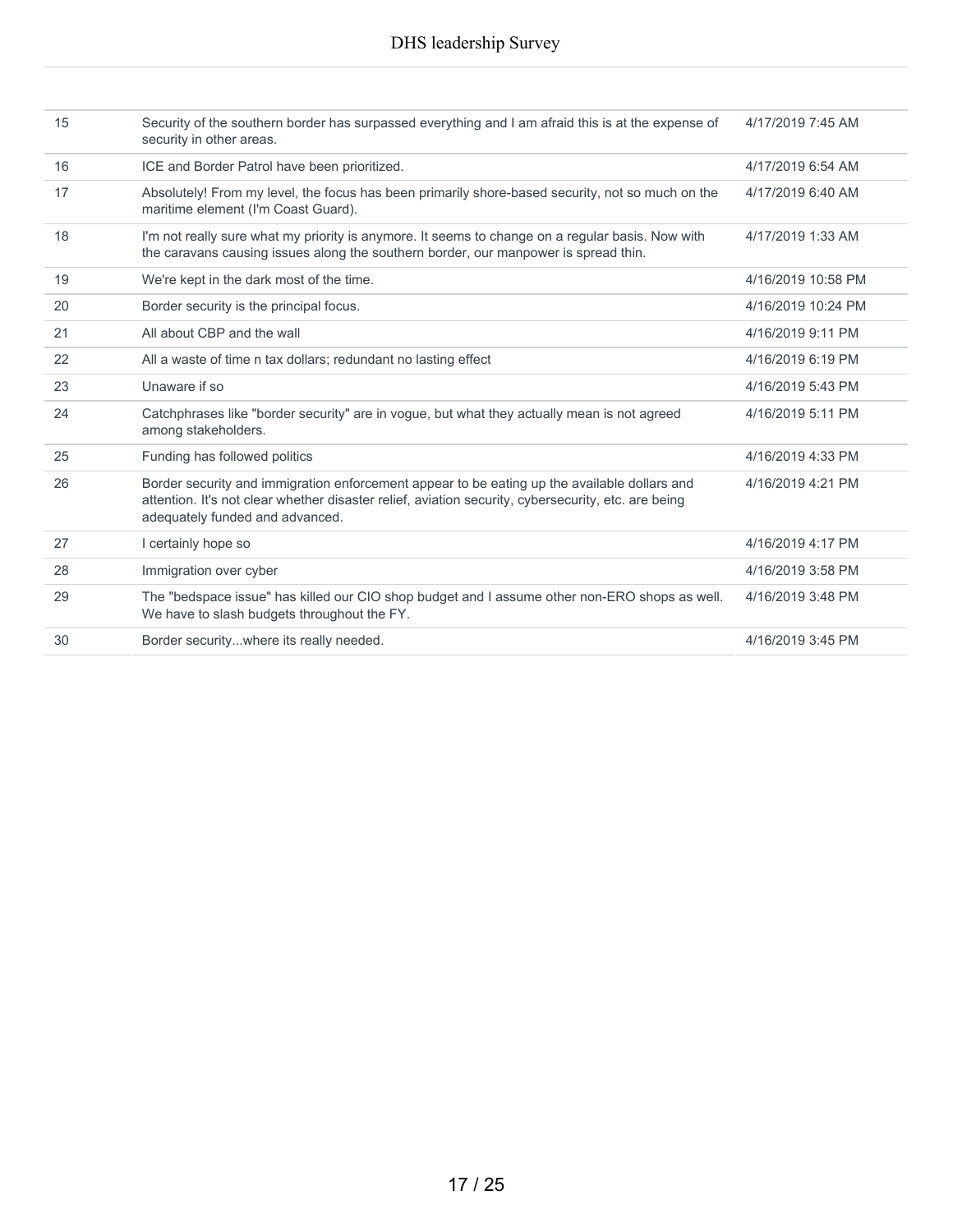### Q9 Do you think recent leadership changes at DHS will impact the department's ability to recruit new talent?



| <b>ANSWER CHOICES</b> | <b>RESPONSES</b> |     |
|-----------------------|------------------|-----|
| Yes                   | 59.35%           | 73  |
| <b>No</b>             | 21.95%           | 27  |
| Not sure              | 18.70%           | 23  |
| <b>TOTAL</b>          |                  | 123 |

| # | <b>COMMENTS:</b>                                                                                                                                                                                                                                                                                                                                            | <b>DATE</b>        |
|---|-------------------------------------------------------------------------------------------------------------------------------------------------------------------------------------------------------------------------------------------------------------------------------------------------------------------------------------------------------------|--------------------|
|   | instability does not breed confidence; also, it's a political lightning rod with recent high visibility<br>immigration policies/execution                                                                                                                                                                                                                   | 4/19/2019 9:53 AM  |
| 2 | Yes, DHS has a high turn over rate (no one talks about this) and it's the 4,000 ton animal in the<br>room. Any business would of been out of business years ago and closed up. You can not run an<br>organization at 60+% turn over each year and keep the same leadership in place. There is a<br>reason those 60% are leaving.                            | 4/19/2019 7:28 AM  |
| 3 | The process is confusing - people do not want to come into confusion. Even if they do - they don't<br>stay very long.                                                                                                                                                                                                                                       | 4/19/2019 6:38 AM  |
| 4 | It won't affect recruitment of career staff at FEMA. But it must have an impact on recruiting political<br>appointees.                                                                                                                                                                                                                                      | 4/18/2019 10:24 PM |
| 5 | It's a political playground with a very big and loud bully.                                                                                                                                                                                                                                                                                                 | 4/18/2019 3:55 PM  |
| 6 | No. Continued Congressional assaults on the entirety of federal benefits will have a significant and<br>detrimental effect on all future hiring efforts - government-wide.                                                                                                                                                                                  | 4/18/2019 3:37 PM  |
| 7 | But the government shutdown of DHS did and will. The previous Secretary failed to stand up for us<br>unlike the Commandant of the Coast Guard who stood up and stated that this treatment was<br>unacceptable.                                                                                                                                              | 4/18/2019 3:05 PM  |
| 8 | No, the government reputation as more stable is still a drawing factor.                                                                                                                                                                                                                                                                                     | 4/18/2019 3:05 PM  |
| 9 | With all this uncertainty of what is happening some of the leadership we have now are talking<br>about leaving and getting new ones on-board right now would not give them a warm and fuzzy with<br>all the uncertainty, I think it would be in the best interest to put a hiring freeze on CISA until they<br>know what is happening to the current staff. | 4/18/2019 3:00 PM  |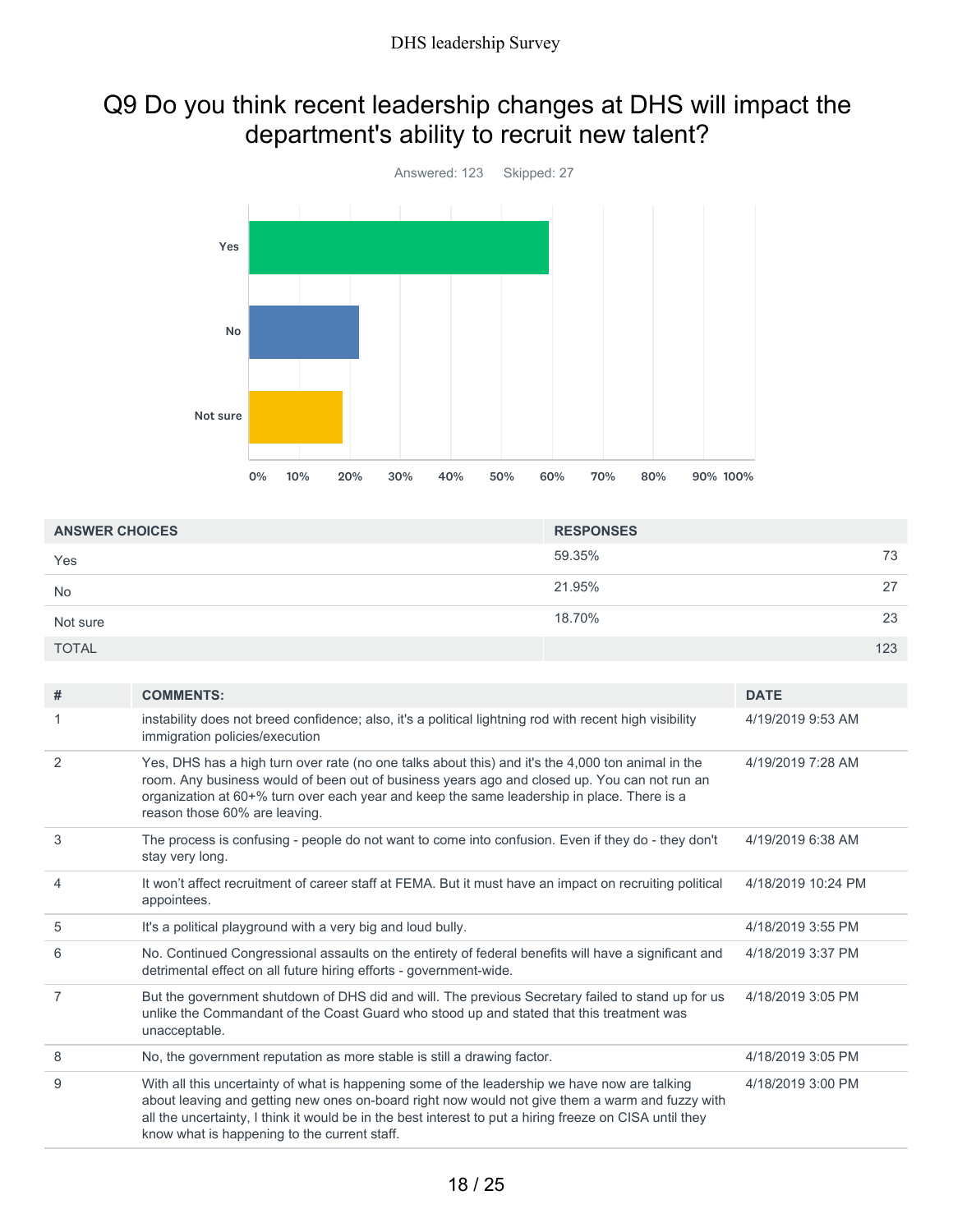| 10 | I don't. We are a law enforcement agency. If we continue to appeal to people who believe in our<br>mission, we will get some of the best people. However, we have to be able to communicate that to<br>the public as well.                                                                                                                                                                                                                                            | 4/18/2019 2:41 PM  |
|----|-----------------------------------------------------------------------------------------------------------------------------------------------------------------------------------------------------------------------------------------------------------------------------------------------------------------------------------------------------------------------------------------------------------------------------------------------------------------------|--------------------|
| 11 | You need to work with people, not just replace them when they don't agree with you.                                                                                                                                                                                                                                                                                                                                                                                   | 4/18/2019 2:38 PM  |
| 12 | IN both ways---I think more operational types will want to work for these solid organizational<br>leaders in McAleenan, Pekoske and USCG; but unless changes are made to the oversight<br>structure and personnel who score low on honesty on the FEVs survey (Q.54), then attribution will<br>continue to be extremely high.                                                                                                                                         | 4/18/2019 2:33 PM  |
| 13 | We no longer seem as stable as we have been                                                                                                                                                                                                                                                                                                                                                                                                                           | 4/18/2019 2:26 PM  |
| 14 | All agencies need a clear and stable mission. Directional shift at the top have an adverse impact<br>on the mission over time.                                                                                                                                                                                                                                                                                                                                        | 4/18/2019 2:22 PM  |
| 15 | We need to concentrate on the border and what is not only needed for the employees, for the<br>individuals trying to come into the united states. Our staff work 24/7 protecting and serving this<br>nation, unfortunately our facilities cannot accommodate the need currently.                                                                                                                                                                                      | 4/18/2019 2:19 PM  |
| 16 | Not with this leadership at this sector                                                                                                                                                                                                                                                                                                                                                                                                                               | 4/18/2019 2:07 PM  |
| 17 | Again, you don't have the first stringers in charge and that does not make the department more<br>attractive for younger folks.                                                                                                                                                                                                                                                                                                                                       | 4/18/2019 7:31 AM  |
| 18 | Its possible. Government over all needs to be doing better to recruit new talent.                                                                                                                                                                                                                                                                                                                                                                                     | 4/17/2019 2:06 PM  |
| 19 | The department and its agencies have a bad reputation already for people to want to come to work<br>with us.                                                                                                                                                                                                                                                                                                                                                          | 4/17/2019 12:22 PM |
| 20 | DHS has never been successful in attracting the best/brightest. The constant negativity issuing<br>from the current administration diminishes this further. Why work in chaos when you can go to<br>California?                                                                                                                                                                                                                                                       | 4/17/2019 7:56 AM  |
| 21 | If I was looking for a job, I would not come to DHS due to the uncertain future.                                                                                                                                                                                                                                                                                                                                                                                      | 4/17/2019 7:47 AM  |
| 22 | Top talent is unwilling to serve under these conditions: serving for extended periods in an acting<br>capacity, constantly subject to public criticism by the president, under daily demands to achieve<br>shifting or unclear and often unattainable goals. Persons willing to serve in leadership under these<br>conditions are either numb or looking primarily to further their post-government careers; neither<br>condition bodes well for mission achievement. | 4/17/2019 6:59 AM  |
| 23 | Recruiting is already an issue since it takes several months to get hired. I blame OPM for the<br>hiring issue.                                                                                                                                                                                                                                                                                                                                                       | 4/16/2019 10:59 PM |
| 24 | As is, nobody wants to work; have the highest attrition rate, can't keep people, lowest in fed<br>surveys year after year. All one big lie                                                                                                                                                                                                                                                                                                                            | 4/16/2019 6:22 PM  |
| 25 | Possibly                                                                                                                                                                                                                                                                                                                                                                                                                                                              | 4/16/2019 5:44 PM  |
| 26 | Combined with threats against local federal workers and the prolonged shutdown, leadership<br>changes don't indicate a DHS career is desirable.                                                                                                                                                                                                                                                                                                                       | 4/16/2019 5:15 PM  |
| 27 | the current social climate is such that recruitment into any federal agency is difficult                                                                                                                                                                                                                                                                                                                                                                              | 4/16/2019 4:23 PM  |
| 28 | Hard to imagine it will help, but can't point to anything solid that says so.                                                                                                                                                                                                                                                                                                                                                                                         | 4/16/2019 4:19 PM  |
| 29 | We are a multi layer department but the mission is still the same. Safety and public trust                                                                                                                                                                                                                                                                                                                                                                            | 4/16/2019 4:05 PM  |
| 30 | It seem the recent changes send a message that the organization is not a stable environment to<br>work.                                                                                                                                                                                                                                                                                                                                                               | 4/16/2019 3:51 PM  |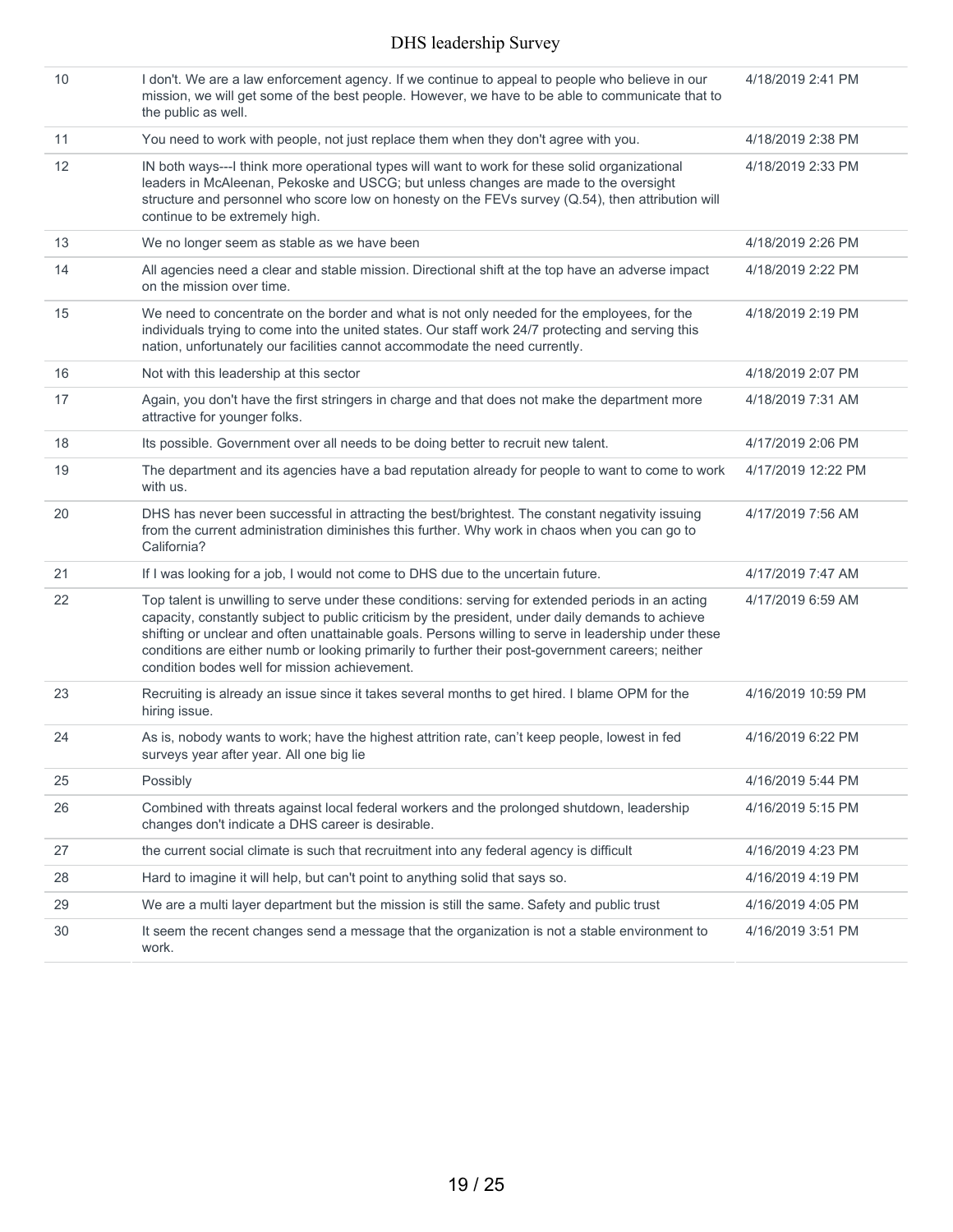### Q10 Do you think recent changes at DHS will impact the department's ability to retain top talent?



| <b>ANSWER CHOICES</b> | <b>RESPONSES</b> |     |
|-----------------------|------------------|-----|
| Yes                   | 69.92%           | 86  |
| <b>No</b>             | 17.89%           | 22  |
| Not sure              | 12.20%           | 15  |
| <b>TOTAL</b>          |                  | 123 |

| #  | <b>COMMENTS:</b>                                                                                                                                                                                                                                                               | <b>DATE</b>        |
|----|--------------------------------------------------------------------------------------------------------------------------------------------------------------------------------------------------------------------------------------------------------------------------------|--------------------|
|    | we have lost a lot of talent in the past two years, have lost branding of our agency, and everything<br>is tinged with politics                                                                                                                                                | 4/19/2019 9:53 AM  |
| 2  | Folks don't want to stay in this environment.                                                                                                                                                                                                                                  | 4/19/2019 8:29 AM  |
| 3  | See above keep doing the same thing and you wonder why you get the same results.                                                                                                                                                                                               | 4/19/2019 7:28 AM  |
| 4  | For a minute. Get the title on your resume and you leave - no loyalty - not there long enough to<br>really care.                                                                                                                                                               | 4/19/2019 6:38 AM  |
| 5  | I think people are more inclined to retire. I don't think the politicals have better opportunities<br>elsewhere.                                                                                                                                                               | 4/18/2019 10:24 PM |
| 6  | Pay scale is not comparable to GS                                                                                                                                                                                                                                              | 4/18/2019 7:43 PM  |
| 7  | People will want to get a new job so they're tossed on their butts for caprice.                                                                                                                                                                                                | 4/18/2019 3:55 PM  |
| 8  | Several people have retired who were not intending on retiring, but decided they had enough.                                                                                                                                                                                   | 4/18/2019 3:05 PM  |
| 9  | it appears that talent at that level isn't what is wanted, but rather politics.                                                                                                                                                                                                | 4/18/2019 3:03 PM  |
| 10 | It could have an impact in the immediate future, however, once things settle and people see we<br>are handling the needed service of protecting public interest, I believe the top talent will strongly<br>consider DHS.                                                       | 4/18/2019 2:41 PM  |
| 11 | Its hard to keep great people when the target keeps changing.                                                                                                                                                                                                                  | 4/18/2019 2:35 PM  |
| 12 | In both ways; working for operational leaders who clearly care about the mission will attract good<br>talent; but unless they weed out the bad leaders, and re-empower internal, independent checks<br>and balances, then certain key areas of DHS will continue to empty out. | 4/18/2019 2:33 PM  |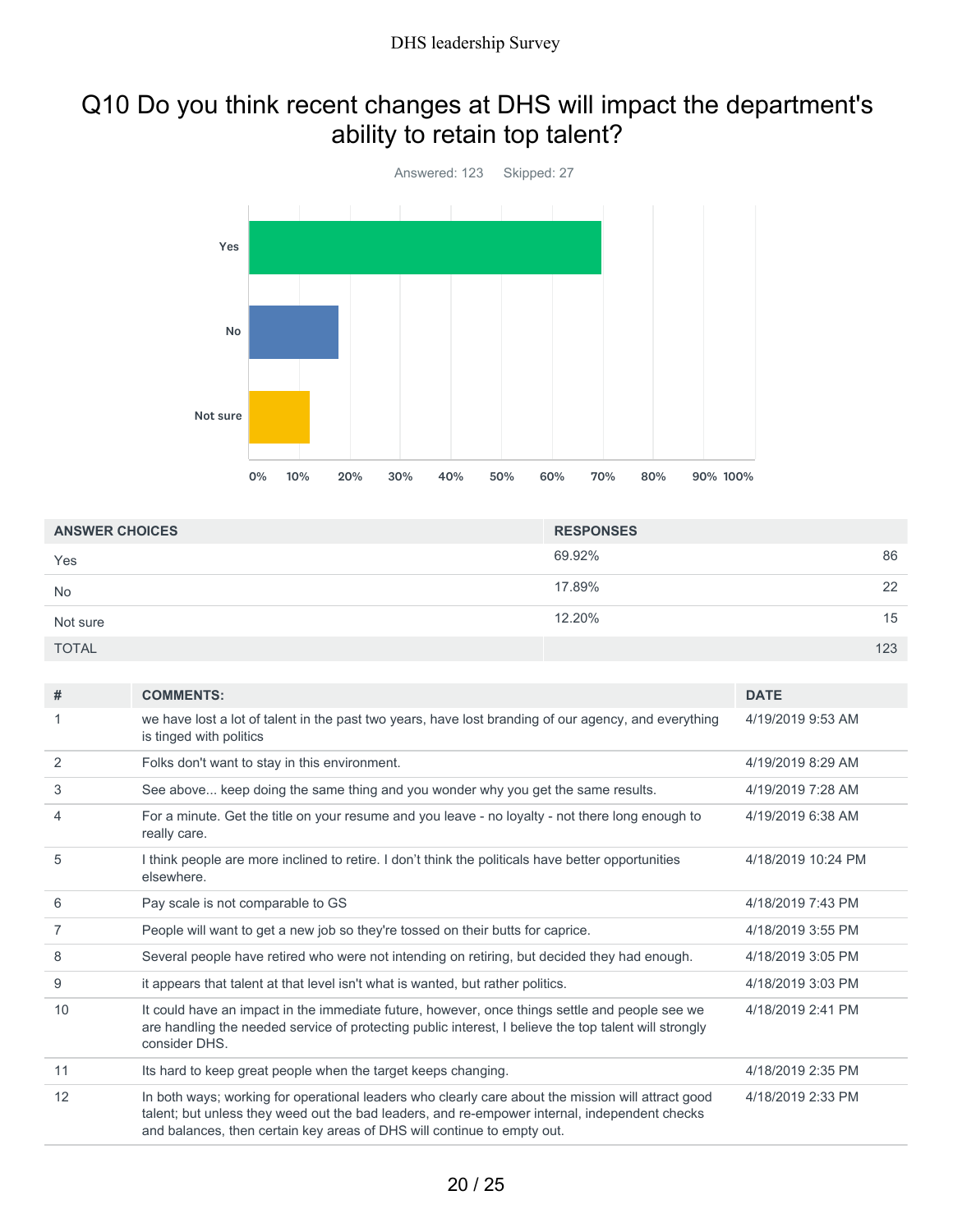| 13 | Instability and uncertainty reigns                                                                                                                                                                                                                                         | 4/18/2019 2:26 PM  |
|----|----------------------------------------------------------------------------------------------------------------------------------------------------------------------------------------------------------------------------------------------------------------------------|--------------------|
| 14 | I feel that younger talent will leave the agency because of instability, lack of clear promotion paths,<br>and an uncertain future. We need to always try and recruit the best talent.                                                                                     | 4/18/2019 2:22 PM  |
| 15 | We need to move more towards a professional federal workforce with limited contractors. We are<br>paying a tremendous amount of money for knowledge that is walking out the door. Training and<br>promoting within the components needs to be the new norm.                | 4/18/2019 2:19 PM  |
| 16 | Unless motivated entirely by patriotism, why would the best want to work for an organization with<br>a leadership merry-go-round and by default, shifting priorities?                                                                                                      | 4/18/2019 7:31 AM  |
| 17 | Some folks do not want TOP leadership positions and may be pushed into them. Being pushed<br>may cause them to leave. That would be sad as the are good leaders in their present positions.                                                                                | 4/17/2019 2:06 PM  |
| 18 | Yes. Most coworkers are currently and actively looking for work somewhere else.                                                                                                                                                                                            | 4/17/2019 12:22 PM |
| 19 | No consistency. No support. Begrudging attitude. Lack of understanding of the continuing crises<br>technology and climate change present.                                                                                                                                  | 4/17/2019 7:56 AM  |
| 20 | Why would someone come here as a political appointee? They know that within a year their<br>reputation would be in ruins with the administration blaming them for everything and their career<br>would be over.                                                            | 4/17/2019 7:47 AM  |
| 21 | Same comment.                                                                                                                                                                                                                                                              | 4/17/2019 6:59 AM  |
| 22 | Top talent?? We can't keep talent, if we do we will brow beat them to low morale n despair.                                                                                                                                                                                | 4/16/2019 6:22 PM  |
| 23 | Yes people like to fill stable in their job                                                                                                                                                                                                                                | 4/16/2019 5:44 PM  |
| 24 | Senior executives of all Cabinet departments and components seem to be disposable on<br>someone's whim.                                                                                                                                                                    | 4/16/2019 5:15 PM  |
| 25 | is it a matter of retaining top talent or finding top talent elsewhere.                                                                                                                                                                                                    | 4/16/2019 4:23 PM  |
| 26 | Top talent is a relative term, with the loss of the House, some concessions should be made.                                                                                                                                                                                | 4/16/2019 4:19 PM  |
| 27 | Without consistent management with a consistent message causing disarray. Top talent are going<br>to do where they are most appreciated and can have stability.                                                                                                            | 4/16/2019 3:51 PM  |
| 28 | In all honesty we continue to retread a lot of folks. We need new blood from the outside or inside,<br>who have had other experiences in life. Because someone spent 20+ years with one agency does<br>not make them always the right fit for the #1 jobvision is limited! | 4/16/2019 3:48 PM  |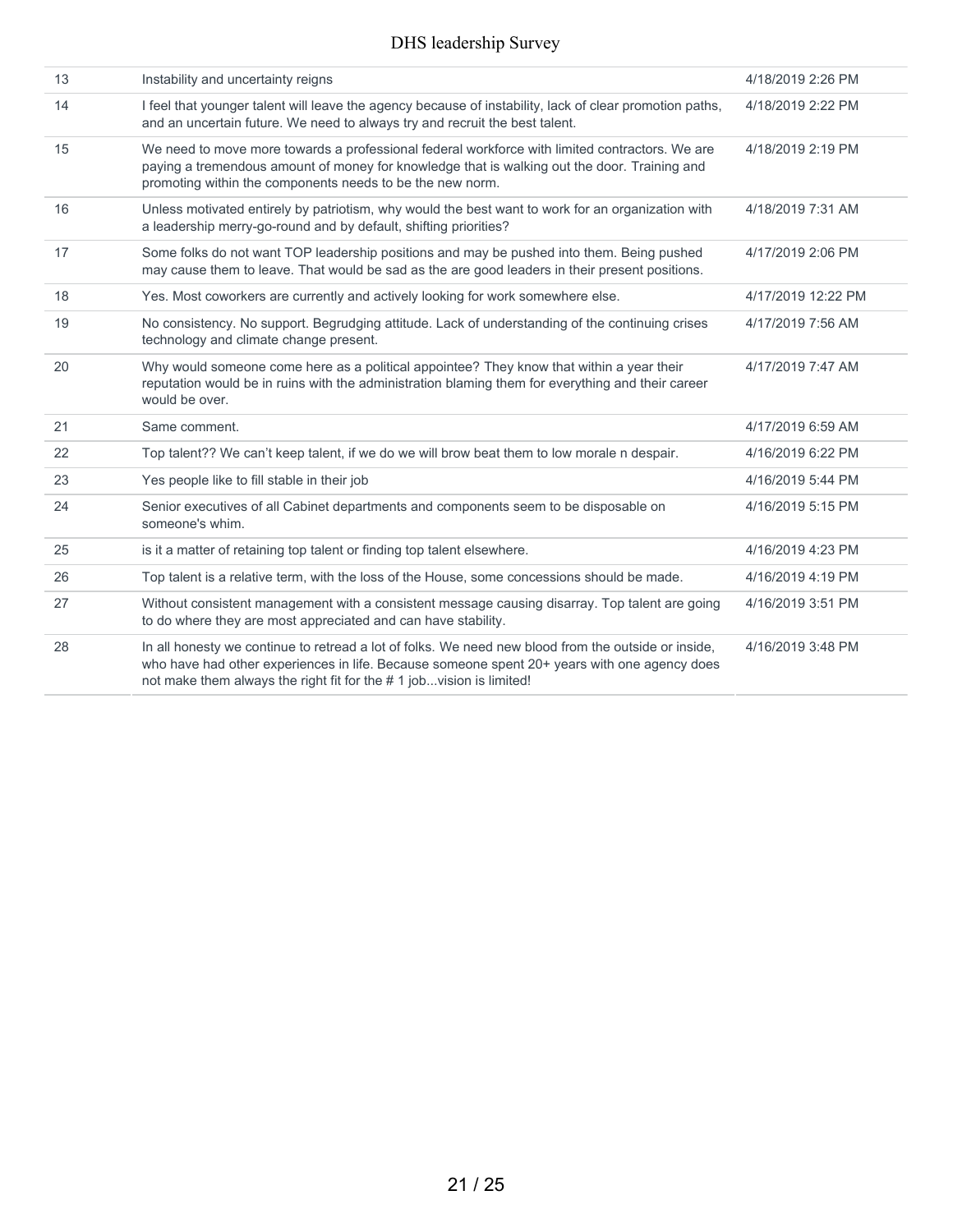# Q11 What concerns you most about recent leadership shakeups at DHS?

Answered: 98 Skipped: 52

| #              | <b>RESPONSES</b>                                                                                                                                                                                                                                                                                             | <b>DATE</b>        |
|----------------|--------------------------------------------------------------------------------------------------------------------------------------------------------------------------------------------------------------------------------------------------------------------------------------------------------------|--------------------|
| 1              | Nothing concerns me about the leadership changes. My concerns are with Congress screwing<br>with my retirement and COLA benefits as they keep threatening to do.                                                                                                                                             | 4/22/2019 10:45 AM |
| $\overline{2}$ | changes in work conditions                                                                                                                                                                                                                                                                                   | 4/22/2019 10:28 AM |
| 3              | Loss of continuity and increased focus on border wall and immigration enforcement to the<br>detriment of other critical missions                                                                                                                                                                             | 4/22/2019 9:24 AM  |
| 4              | The LACK of leadership, because it all filters down, from the highest position (POTUS) to DHS to<br>USCG to me.                                                                                                                                                                                              | 4/22/2019 8:11 AM  |
| 5              | The abrupt departure of Brock and Kristen. Both were highly respected within and were making<br>positive, needed changes. Both were approachable and gave new energy to FEMA. I feel our<br>dysfunctional Congress and their lack of support made leadership's mission untenable. Very sad<br>and upsetting. | 4/20/2019 1:10 PM  |
| 6              | Ignoring the rule of law for purely political purposes                                                                                                                                                                                                                                                       | 4/19/2019 7:37 PM  |
| $\overline{7}$ | consistent policy for future events.                                                                                                                                                                                                                                                                         | 4/19/2019 7:23 PM  |
| 8              | That we have an acting Secretary who will be limited in what he can do; he also has a very<br>specific focus coming out of CBP. Advocating to support the broad mission of DHS may be<br>impacted negatively                                                                                                 | 4/19/2019 9:54 AM  |
| 9              | Nothing                                                                                                                                                                                                                                                                                                      | 4/19/2019 9:49 AM  |
| 10             | It seems the ONLY focus is on immigration. And that seems to be flowing down directly from<br>Trump. Puts the rest of Homeland Security at risk.                                                                                                                                                             | 4/19/2019 8:32 AM  |
| 11             | Just wondering if DHS is even going to be around much longer.                                                                                                                                                                                                                                                | 4/19/2019 8:10 AM  |
| 12             | It's not based on what people bring to the table (back grounds, resume's etc). It's based on who it<br>liked and family and associations.                                                                                                                                                                    | 4/19/2019 7:29 AM  |
| 13             | Too incompetent and no one cares about employees.                                                                                                                                                                                                                                                            | 4/19/2019 6:41 AM  |
| 14             | The temporary Acting personnel are singularly focus and not focused to entire department and<br>their expertize is not adequate.                                                                                                                                                                             | 4/19/2019 6:40 AM  |
| 15             | DHS catches the brunt of blame for flawed immigration laws, which they are merely enforcing.<br>Nobody wants to work at DHS with the public image perpetuated by the media. There are good<br>people working very hard on important business but they are understaffed and unappreciated.                    | 4/18/2019 11:05 PM |
| 16             | We could have a catastrophic disaster somewhere and the Secretary's office will be indecisive.                                                                                                                                                                                                               | 4/18/2019 10:26 PM |
| 17             | At TSA line workers like TSO's get timely raises and bonuses. Management does not get either.<br>ISA has no care for middle managers                                                                                                                                                                         | 4/18/2019 7:45 PM  |
| 18             | I am concerned that the Administration's laser focus may be distracting from other concerns that<br>need attention in our Country.                                                                                                                                                                           | 4/18/2019 6:53 PM  |
| 19             | Lack of consistent vision and focus                                                                                                                                                                                                                                                                          | 4/18/2019 4:24 PM  |
| 20             | The president's ability to effectively work with new leadership in a legal and proper manner.                                                                                                                                                                                                                | 4/18/2019 4:19 PM  |
| 21             | Recognition that DHS is much, much more than a one issue -- immigration -- department. In trying<br>to keep his job, the acting secretary may make ill-advised statements to please his boss and<br>worse, make misguided decisions to win approval of one person.                                           | 4/18/2019 3:57 PM  |
| 22             | That DHS may not be able to accomplish its mission without significant political interference.                                                                                                                                                                                                               | 4/18/2019 3:49 PM  |
| 23             | The question is skewed. I am, in fact, excited. Recent senior management could not think outside<br>the box. It is my hope that a new perspective will "overturn" years of stagnation and inactivity.                                                                                                        | 4/18/2019 3:39 PM  |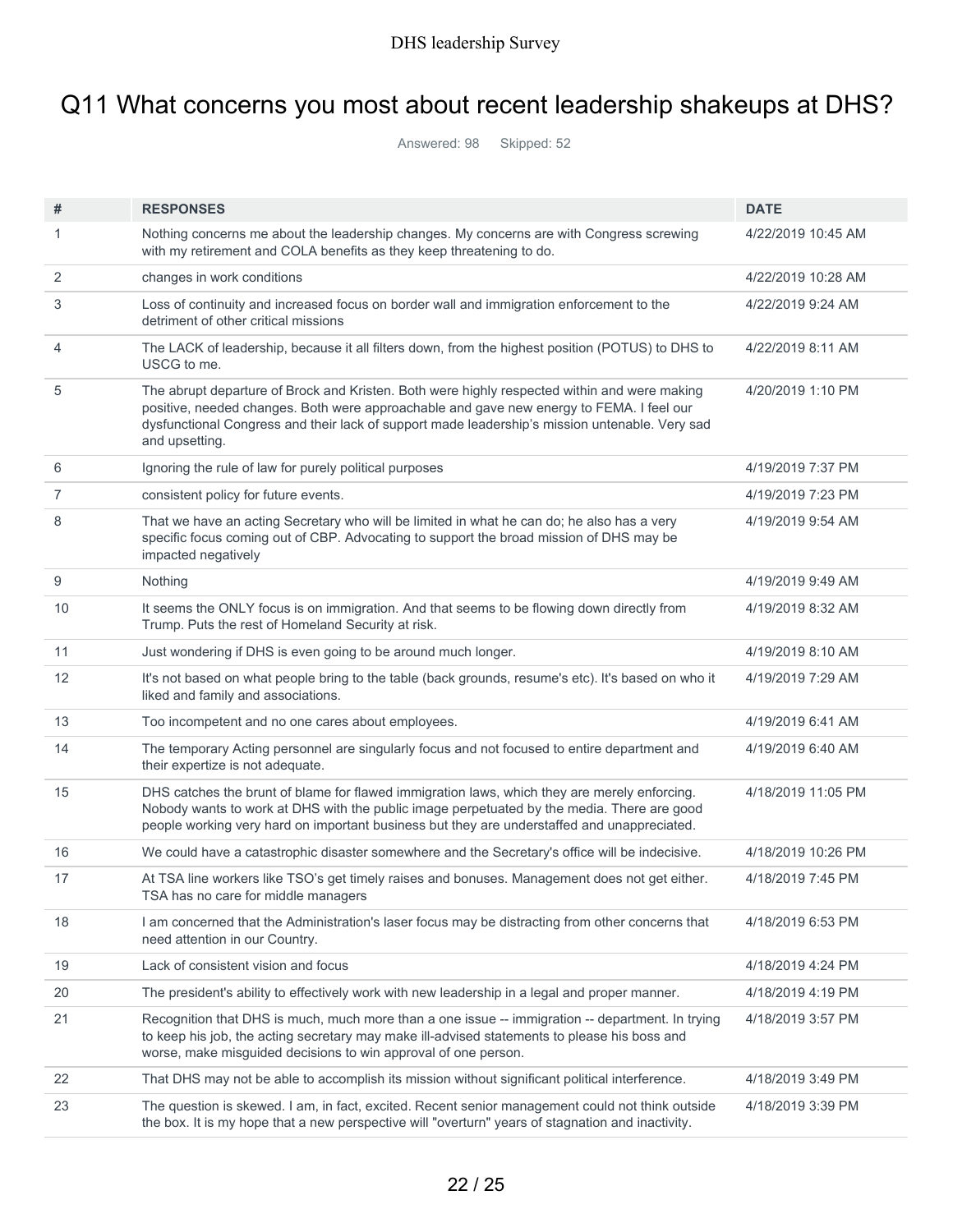| 24 | Whipsawed by change of priorities with each new actor; chronic understaffing, lack of respect from<br>management                                                                                                                                                                                                                                                                                                                                                                                                                                                    | 4/18/2019 3:32 PM |
|----|---------------------------------------------------------------------------------------------------------------------------------------------------------------------------------------------------------------------------------------------------------------------------------------------------------------------------------------------------------------------------------------------------------------------------------------------------------------------------------------------------------------------------------------------------------------------|-------------------|
| 25 | The people coming in will be even more Trump syncophants than those leaving. The organization<br>will be even less professional than it was before!                                                                                                                                                                                                                                                                                                                                                                                                                 | 4/18/2019 3:28 PM |
| 26 | None                                                                                                                                                                                                                                                                                                                                                                                                                                                                                                                                                                | 4/18/2019 3:24 PM |
| 27 | The reality and the tragedy is that it's political and not for the greater good.                                                                                                                                                                                                                                                                                                                                                                                                                                                                                    | 4/18/2019 3:18 PM |
| 28 | A Department Secretary needs to be appointed in order to have Department level authority, not<br>just an appointee.                                                                                                                                                                                                                                                                                                                                                                                                                                                 | 4/18/2019 3:07 PM |
| 29 | the unknown                                                                                                                                                                                                                                                                                                                                                                                                                                                                                                                                                         | 4/18/2019 3:05 PM |
| 30 | focus on actual issue not as important as making others at that level appeased.                                                                                                                                                                                                                                                                                                                                                                                                                                                                                     | 4/18/2019 3:04 PM |
| 31 | The fact that many Supervisor's don't know what's going on, and if they don't know that makes the<br>rest of the staff really restless and nervous.                                                                                                                                                                                                                                                                                                                                                                                                                 | 4/18/2019 3:01 PM |
| 32 | We understand political appointment has the potential leaders to leave quicklyhowever, having<br>vacancies at these critical positions compounds when someone leaves. It concerns me that the<br>Department won't get full advocacy at Congress because of leadership simply being spread too<br>thin.                                                                                                                                                                                                                                                              | 4/18/2019 2:48 PM |
| 33 | Too many position changes during a short period and the time it takes for new leaders to establish<br>and act on their priorities.                                                                                                                                                                                                                                                                                                                                                                                                                                  | 4/18/2019 2:39 PM |
| 34 | Organization stability, changing priorities, and change for change sake.                                                                                                                                                                                                                                                                                                                                                                                                                                                                                            | 4/18/2019 2:35 PM |
| 35 | The lack of fully independent, empowered internal checks and balances and the lack of<br>accountability for those political leaders who are performing poorlyCongress doesn't want more<br>"Acting" officials, but there are some who need to be replaced.                                                                                                                                                                                                                                                                                                          | 4/18/2019 2:35 PM |
| 36 | Congress inaction and negative view -- total politics                                                                                                                                                                                                                                                                                                                                                                                                                                                                                                               | 4/18/2019 2:30 PM |
| 37 | Who will be next? Who are our champions? Who is looking out for the interest of the rank and file,<br>those who carry out the mission day to day?                                                                                                                                                                                                                                                                                                                                                                                                                   | 4/18/2019 2:27 PM |
| 38 | At this time, cannot accurately forecast what concerns I will have under the new leadership.                                                                                                                                                                                                                                                                                                                                                                                                                                                                        | 4/18/2019 2:27 PM |
| 39 | Who is in charge? Who cares?                                                                                                                                                                                                                                                                                                                                                                                                                                                                                                                                        | 4/18/2019 2:26 PM |
| 40 | I was not worried about the DHS firing; however, I do not work directly for DHS but one of the<br>components. I was worried that USCIS Director Cissna was going to leave. He has been a strong<br>leader to improve and streamline USCIS, appears to have fresh, workable ideas, and would leave<br>a void if no longer at the helm.                                                                                                                                                                                                                               | 4/18/2019 2:22 PM |
| 41 | Most of my concerns have been addressed in other questions.                                                                                                                                                                                                                                                                                                                                                                                                                                                                                                         | 4/18/2019 2:22 PM |
| 42 | I personally don't have any concerns. We have so much talent within DHS and change is good and<br>positive. A fresh set of eyes is always positive.                                                                                                                                                                                                                                                                                                                                                                                                                 | 4/18/2019 2:20 PM |
| 43 | I don't have any concerns about DHS leadership. However, the TSA leadership is terrible and in<br>some cases nonexistent                                                                                                                                                                                                                                                                                                                                                                                                                                            | 4/18/2019 2:18 PM |
| 44 | nothing                                                                                                                                                                                                                                                                                                                                                                                                                                                                                                                                                             | 4/18/2019 2:14 PM |
| 45 | My concerns would focus on the new workforce as the baby boomers, are retiring and how the<br>millennium precede political issues/concerns for the future.                                                                                                                                                                                                                                                                                                                                                                                                          | 4/18/2019 1:18 PM |
| 46 | It appears to be arbitrary and entirely motivated by the jaded politics of our executive branchand<br>I am an independent, neither a D nor a R.                                                                                                                                                                                                                                                                                                                                                                                                                     | 4/18/2019 7:33 AM |
| 47 | DHS looks like we do not know what we are doing. There are personnel in DHS that are working<br>very hard to do their jobs and continue to get knocked about over little things. Politicians do not<br>understand a lot of what they push for their own agendas. There are things that just can't be done.<br>What is the point of some positions if you do not use them as they are to be used? No matter what<br>side of the isle you are on, playing with peoples lives is a big turn off. Continue, sooner or later<br>there will be no one to do your bidding. | 4/17/2019 2:09 PM |
| 48 | Who will lead the agency going forward? I've found most of this Administration's picks for<br>leadership to be VERY poorly chosen.                                                                                                                                                                                                                                                                                                                                                                                                                                  | 4/17/2019 1:52 PM |
| 49 | N/A                                                                                                                                                                                                                                                                                                                                                                                                                                                                                                                                                                 | 4/17/2019 1:01 PM |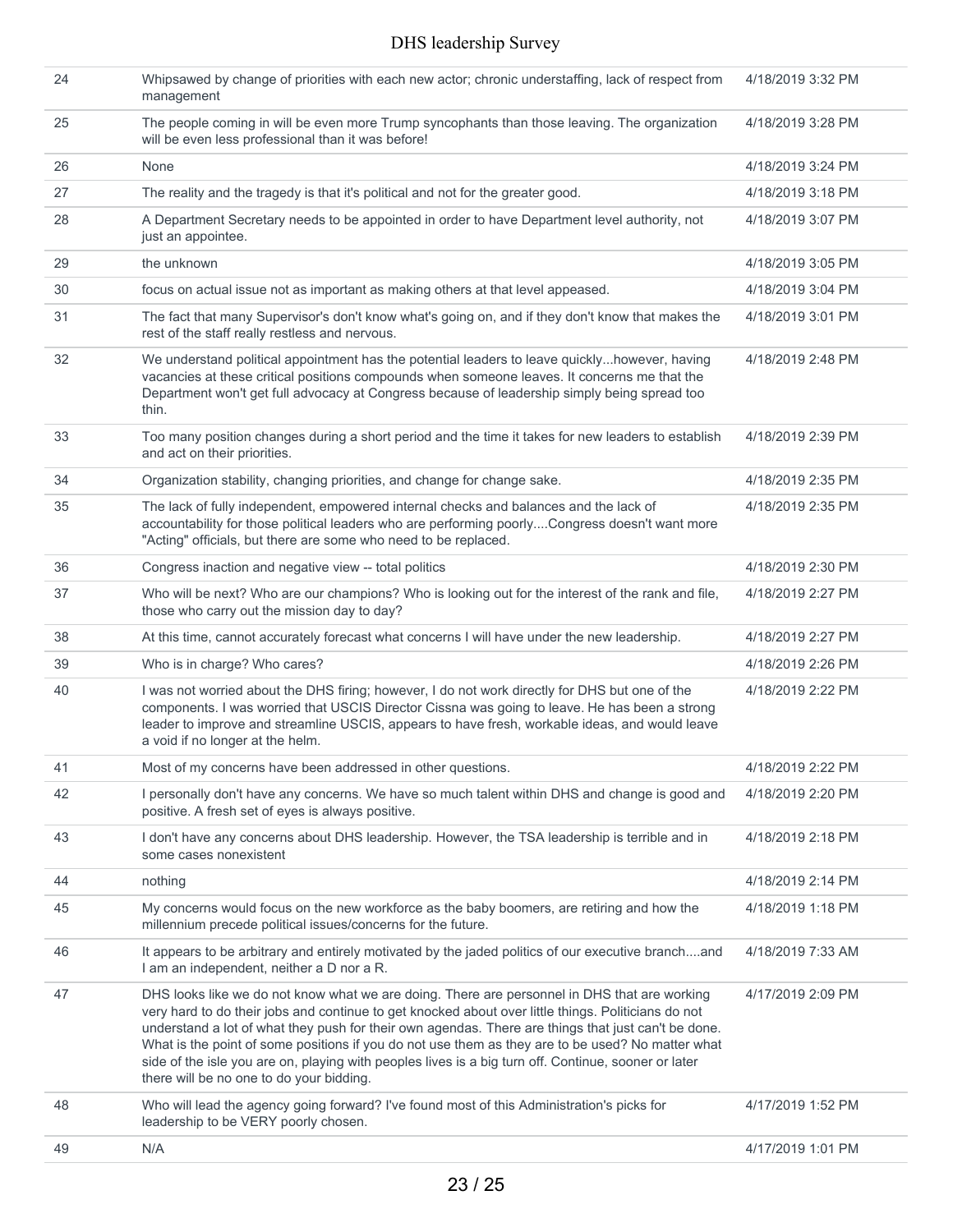| 50 | DHS needs continuity within its senior leader positions, so nominations and confirmations need to<br>happen quickly.                                                                                                                                                                               | 4/17/2019 11:21 AM |
|----|----------------------------------------------------------------------------------------------------------------------------------------------------------------------------------------------------------------------------------------------------------------------------------------------------|--------------------|
| 51 | not sure                                                                                                                                                                                                                                                                                           | 4/17/2019 9:14 AM  |
| 52 | None, at this time. The DHS leadership changes are "political" in nature and do not prevent the<br>various components within DHS from do their jobs and accomplishing the missions.                                                                                                                | 4/17/2019 8:58 AM  |
| 53 | That any new Secretary is being set up for failure due to unrealistic and potentially illegal<br>measures to handle immigration issues.                                                                                                                                                            | 4/17/2019 8:29 AM  |
| 54 | They are thoughtless, and the substitutes do not bring any improvements. They do not support the<br>thoughtfulness of generally accepted values of integrity, honesty, truthfulness.                                                                                                               | 4/17/2019 7:58 AM  |
| 55 | I am afraid that DHS will start breaking the law to satisfy the administration and I do not want any<br>part of it.                                                                                                                                                                                | 4/17/2019 7:48 AM  |
| 56 | recruiting new leadership will not understand the culture, talent and capability of our agency                                                                                                                                                                                                     | 4/17/2019 7:32 AM  |
| 57 | mostly it appears our current president can't keep his hands off of any department that is not doing<br>his will. Not a workable solution.                                                                                                                                                         | 4/17/2019 7:27 AM  |
| 58 | Overall security and issues at the border. Impact on hiring and retaining qualified staff. Resources<br>needed to do mission                                                                                                                                                                       | 4/17/2019 7:03 AM  |
| 59 | The lack of continuity and dedication of resources to shifting, unclear, often unattainable goals is<br>undermining DHS's already tenuous ability to achieve mission - and even programmatic - success.<br>DHS requires consistency of commitment to adequately analyzed, clear, attainable goals. | 4/17/2019 7:03 AM  |
| 60 | Need stability. 2 Secretaries gone in 2 years is the opposite of stability.                                                                                                                                                                                                                        | 4/17/2019 6:43 AM  |
| 61 | It seems we're not getting any communication from top level leadership. The flowery memos with<br>fluffy words are pointless. It seems we're nothing more than political pawns.                                                                                                                    | 4/17/2019 1:36 AM  |
| 62 | Why are these leaders leaving?? There's no such thing as a coincidence. There's a reason they're<br>leaving and we're left blindfolded.                                                                                                                                                            | 4/16/2019 11:00 PM |
| 63 | Too many vacancies at the top. Acting leaders typically have their hands tied resulting in<br>stagnation.                                                                                                                                                                                          | 4/16/2019 10:25 PM |
| 64 | Dirty politics orchestrated by Stephen SS Gestapo Miller                                                                                                                                                                                                                                           | 4/16/2019 9:39 PM  |
| 65 | Wall crap and southern border crap                                                                                                                                                                                                                                                                 | 4/16/2019 9:13 PM  |
| 66 | Too much change in too short a time, the reasons for it are not apparent to me, it seems too<br>political and will impair our ability to serve our missions with integrity and impartiality                                                                                                        | 4/16/2019 9:09 PM  |
| 67 | Steady trend of disappointments, demoralization, no one cares, no leadership, doom n despair<br>feeling, dread, no goals, etc                                                                                                                                                                      | 4/16/2019 6:23 PM  |
| 68 | What plans does new leadership have to fix the crisis at the border.                                                                                                                                                                                                                               | 4/16/2019 5:51 PM  |
| 69 | What changes may occur that could negatively impact the agency and our ability to respond                                                                                                                                                                                                          | 4/16/2019 5:46 PM  |
| 70 | Uncertainty about who will be next and what their priorities/activities will be.                                                                                                                                                                                                                   | 4/16/2019 5:30 PM  |
| 71 | CBP commissioner (acting secretary), Secret Service director (removed) and proposed ICE<br>director (nomination withdrawn) are exemplary public servants whose current treatment by the<br>administration bodes poorly for other career professionals.                                             | 4/16/2019 5:19 PM  |
| 72 | Coming from the private sector, this is normal to me.                                                                                                                                                                                                                                              | 4/16/2019 5:18 PM  |
| 73 | Continuity and experience of those replacing them                                                                                                                                                                                                                                                  | 4/16/2019 4:59 PM  |
| 74 | Increased instability                                                                                                                                                                                                                                                                              | 4/16/2019 4:34 PM  |
| 75 | Lack of continuity, poor political theatrics being played out leaves us all at risk.                                                                                                                                                                                                               | 4/16/2019 4:33 PM  |
| 76 | There seems to be a trend to more politicization.                                                                                                                                                                                                                                                  | 4/16/2019 4:33 PM  |
| 77 | It's going to snowball and more top leaders will resign.                                                                                                                                                                                                                                           | 4/16/2019 4:31 PM  |
| 78 | immigration nightmare - country leadership endorses illegal policy.                                                                                                                                                                                                                                | 4/16/2019 4:30 PM  |
| 79 | folks that had not met Brock liked him and appreciated his style and work ethic. Personally, I<br>wonder if Brock would have stayed on if Ms Nielsen had left first                                                                                                                                | 4/16/2019 4:25 PM  |